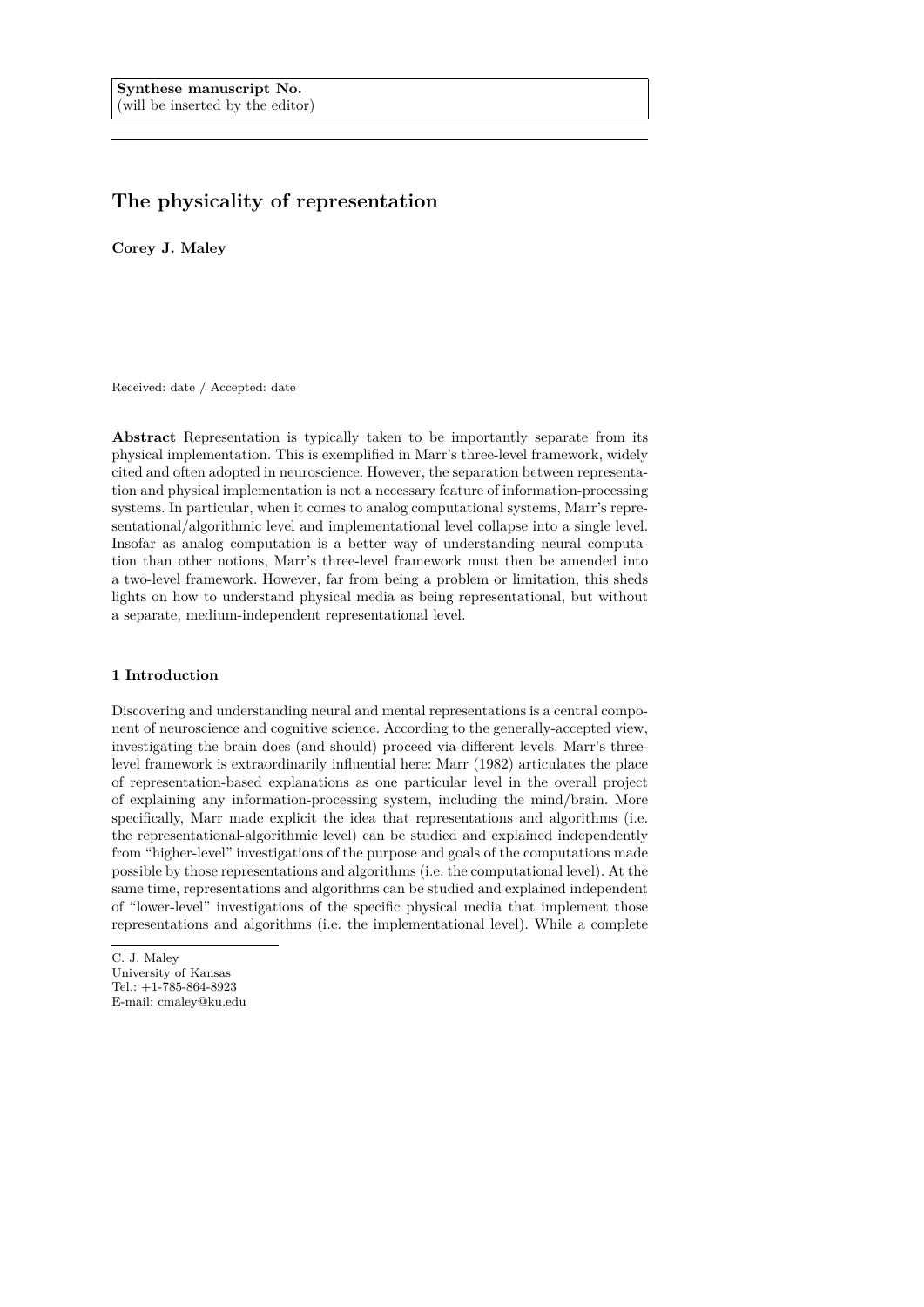understanding and explanation of an information-processing system like a digital computer or the mind/brain requires all three levels, this three-way split of independent levels allows for a clear division of investigative labor, and perhaps a clear division of how the mind/brain is itself organized.

The proper understanding of Marr's framework has generated much discussion, and many questions about its interpretation remain. One could take the framework to reflect ontological commitments, for example. On such an interpretation there would be some real sense in which information-processing systems have these different levels. Or one could take the framework to reflect explanatory or epistemological concerns. On that kind of interpretation the levels might only reflect the goals of particular investigative or explanatory practices. Recent research has focused on other topics as well, such as the importance and independence of each level (Bechtel and Shagrir, 2015), the levels at which one should posit mental content (Ritchie, 2019), and how to understand the representational/algorithmic level as connecting the computational and implementational levels (Love, 2015).

My goal here, however, is not to contribute to the literature on Marr. Rather, I will use Marr's framework as something of a placeholder for what I take to be an important and long-lasting assumption in neuroscience and cognitive science, which is the independence of the representational-algorithmic level from the implementational level. Whether Marr's framework *in particular* is the right way to understand these levels (or if they are best understood as "levels" at all) is immaterial: my target is the general view that representations and algorithms are, in some important sense, independent from the physical substrate(s) that implement them. This viewthat representations and algorithms are independent of (or can be analyzed without reference to) their implementing physical media—has been referred to as "medium independence" in the philosophy of computation.

Now, when it comes to neuroscience, the assumption of medium independence may seem to imply that research on how to locate representations *in the brain* (the subject of this special issue) might be something of a category mistake if taken literally. Specifically, questions of what can be found at the neural level lie at the *implementational* level; questions regarding representations lie at the *representational* level, independent of the implementational level. Trying to find representations at the neural level might seem akin to looking for cursors or email programs in the electrical circuitry of a microchip: one will find the physical structures required to *implement* cursors and email programs, but one will not find cursors or email programs themselves.<sup>1</sup>

So why is this *not* a category mistake? Certainly I (and many others, such as Thomson and Piccinini (2018)) do not take the search for representations in the brain to be misguided, or merely metaphorical. One way forward might be to further clarify how one understands Marr's framework (or whatever other framework we might want to adopt). Another way forward—the one I will pursue here—is illuminated by questioning the independence of the implementational and the representational/ algorithmic levels in the first place.

The idea is this: the view of the mind/brain as a computer—one of the foundational assumptions of cognitive science and the departure point for Marr's levels—

 $1$  One should not push this idea too far, however. As an anonymous referee points out, it does not seem mistaken to take at least some physical objects as being representations, such as the punch cards of mid-twentieth-century digital computers, or even data recorded on a DVD.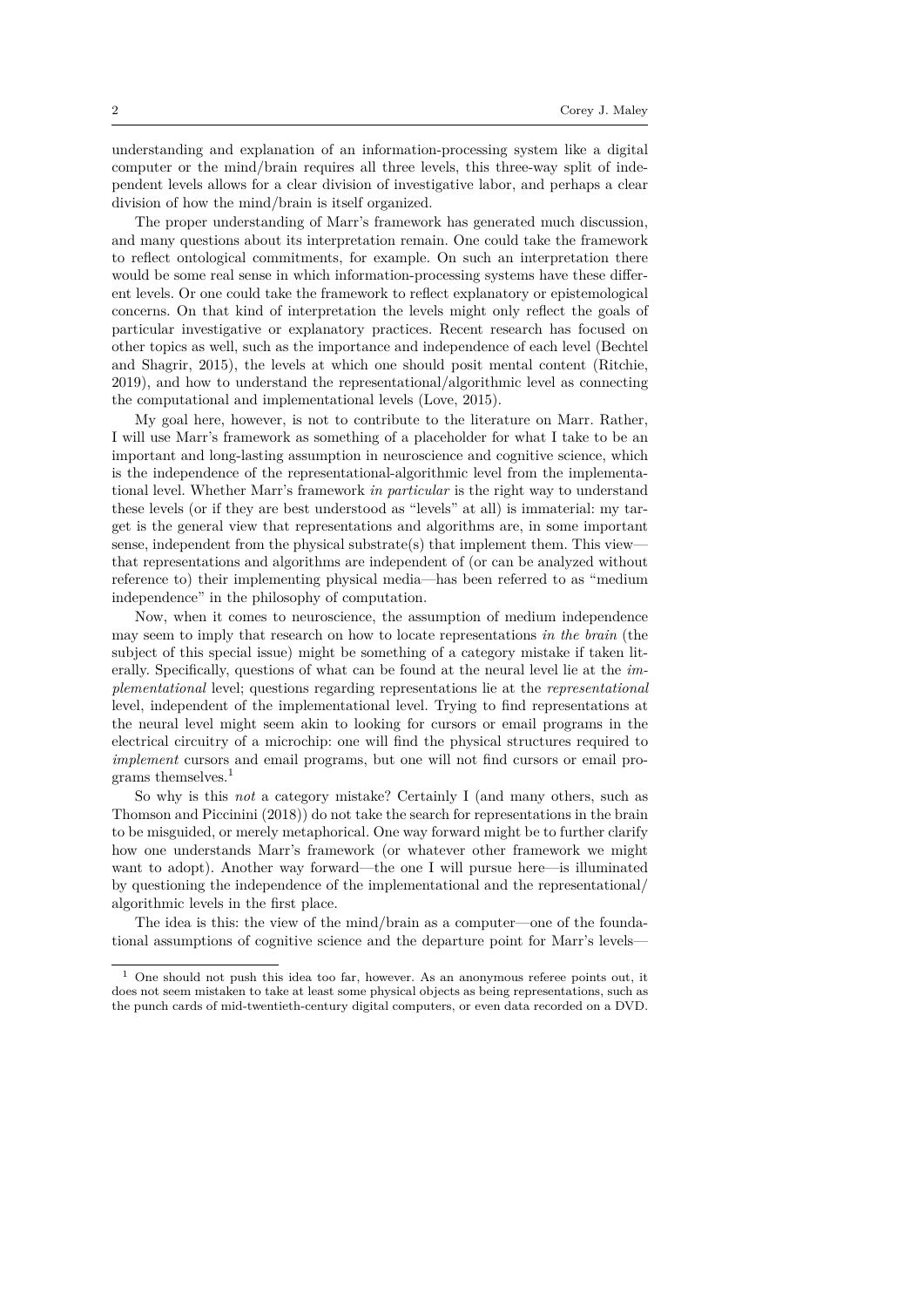implicitly takes "computer" to mean "digital computer." This, in turn, informs the idea that one can analyze representations and algorithms independent of their physical implementation. For digital representation and computation, this is a well-known and often repeated point: this type of representation and computation is mediumindependent in a deep and important sense. However, the extent to which this independence applies to *analog* representation and computation is unclear; I will argue that it simply does not. In other words, the representational/algorithmic level is not separable from the implementational level the way they are for the digital case. This extends the implications for the idea that mind/brain is a computer without being a *digital* computer, but an analog computer, in whole or in part (Maley, 2018). To the extent that that is the case, it would then be a mistake to take the representational and implementational levels as separate and independent. For those who like slogans, we can say "No representation without implementation." Or so I will argue.<sup>2</sup>

Here is the shape of things to come. First, I will review the Marrian framework, then outline the account of analog representation and computation I take to be most useful for neuroscience and cognitive science. Next, I will argue that, when it comes to analog representation in the brain and in analog computers, what counts as representational and what counts as implementational are not clearly distinct, especially when contrasted with the more familiar digital representational paradigm. This point will be made by comparing cases of analog representation in neural systems with analog representation in mid-twentieth century analog computers. In each case, investigating the physical nature of the representational medium illuminates the nature of the representation itself. Thus, rather than a distinct, medium-independent representational level, these cases of representation are medium-*de*pendent. I will conclude with some more general considerations about the status of computational explanation in neuroscience—particularly when it comes to representations—and the utility of the Marrian framework.

## **2 Background: Marr's Levels, the Analog, and the Digital**

This section will set the stage for the main thesis of this article by getting all of the elements on the table. First, I will briefly review the three levels of analysis originally presented in (Marr, 1982). This will include an illustration of how analyses at Marrian levels are orthogonal to other level schemata. For example, one can decompose the elements of a Marrian level analysis into smaller elements that themselves remain at the original Marrian level. Marr's levels are simply *not* levels of abstraction or composition, a point that can lead to confusion. Next, I will review a recent account of analog computation and representation, pointing out the important differences between analog and digital computation and representation. On this account, the analog/digital distinction is *not* merely about continuity versus discreteness, as the received view of this distinction has it. Instead, analog representation is a fundamentally different way of representing that can be either continuous *or* discrete. What is most important for the thesis of this paper is that analog representation depends on the physical nature of its implementing substrate: it is *not* medium-independent in

<sup>2</sup> "The Marrian representational/algorithmic level is actually a single representational/ algorithmic/implementational level" would be more accurate, but less catchy, and a good slogan is nothing if not catchy.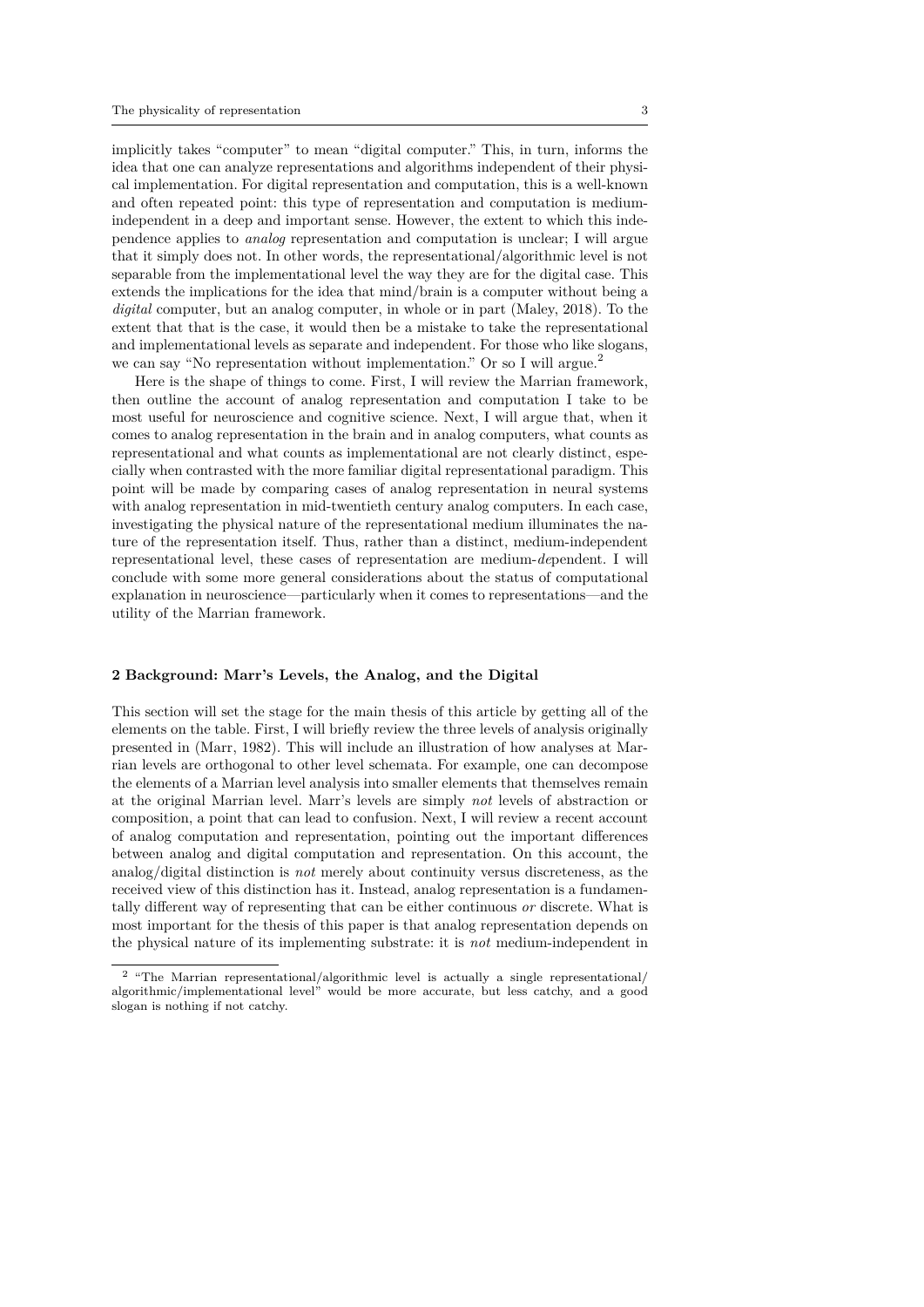the way that non-analog representation is. We will return to that point in the next section.

## 2.1 Marrian Levels

Like many sciences, neuroscience and computer science are committed to the view that there are levels to their objects of study.<sup>3</sup> At the lowest resolution, computing machines have two separate levels: the hardware level and the software level. At a higher resolution, they have many more levels, including digital circuitry, registers and ALUs, machine code, assembly language, APIs, operating systems, and user interface elements (to name just a few). The same is true of brains: at a very low resolution, one might carve the brain up into individual lobes and what each one does (necessarily very roughly characterized). At a higher resolution, investigations might involve a particular area of cortex and its function; a still higher resolution might involve cortical columns, and so on. It is not a deep observation to note that different investigations take place at different levels; some at the level of brain regions and networks, others at the level of ions and neurotransmitters.

Now, what precisely are these levels supposed to be levels *of* ? The answer is not always clear, but even when it is, different answers serve different purposes. Scientists and philosophers of science have proposed various typologies, including levels of reality or being, levels of abstraction, levels of organization, levels of size, levels of mechanism, and many others (Craver, 2015). I will limit this discussion to Marr's levels, which Marr himself called levels of description or analysis (and sometimes known as Marr's "tri-level" framework or hypothesis). Because this framework is rather well-known, I will only provide a brief overview here.

Marr (1982, p. 25) characterizes his three levels of the analysis of information processing systems, including cognitive systems, as follows:

- **Computational theory** What is the goal of the computation, why is it appropriate, and what is the logic of the strategy by which it can be carried out?
- **Representation and algorithm** How can this computational theory be implemented? In particular, what is the representation for the input and output, and what is the algorithm for the transformation?
- **Hardware implementation** How can the representation and algorithm be realized physically?

To illustrate the idea, consider applying this framework to a simple pocket calculator. At the computational level (CL), this would involve specifying that, for the operation of addition, pairs of inputs (the summands) are to be mapped to a single output (the sum). For every mathematical operation required, we specify different mappings. At this level, we are not concerned with how numbers are represented,

<sup>3</sup> It is particularly interesting that neuroscience and computer science share this feature, given that they grew up together. Many influential thinkers from the twentieth century explicitly related ideas about the workings of automata and neural machinery, including (McCulloch and Pitts, 1943) and (von Neumann, 1958). That history is itself fascinating, and in some ways foreshadows the advent of cognitive science, where the activity of the mind/brain is explicitly likened to computation (Lycan, 1990; Von Eckardt, 1993). I cannot discuss that history in any detail here, partially because a thorough chronicle has yet to be written. I simply note that parallels between neuroscience and computer science run deep.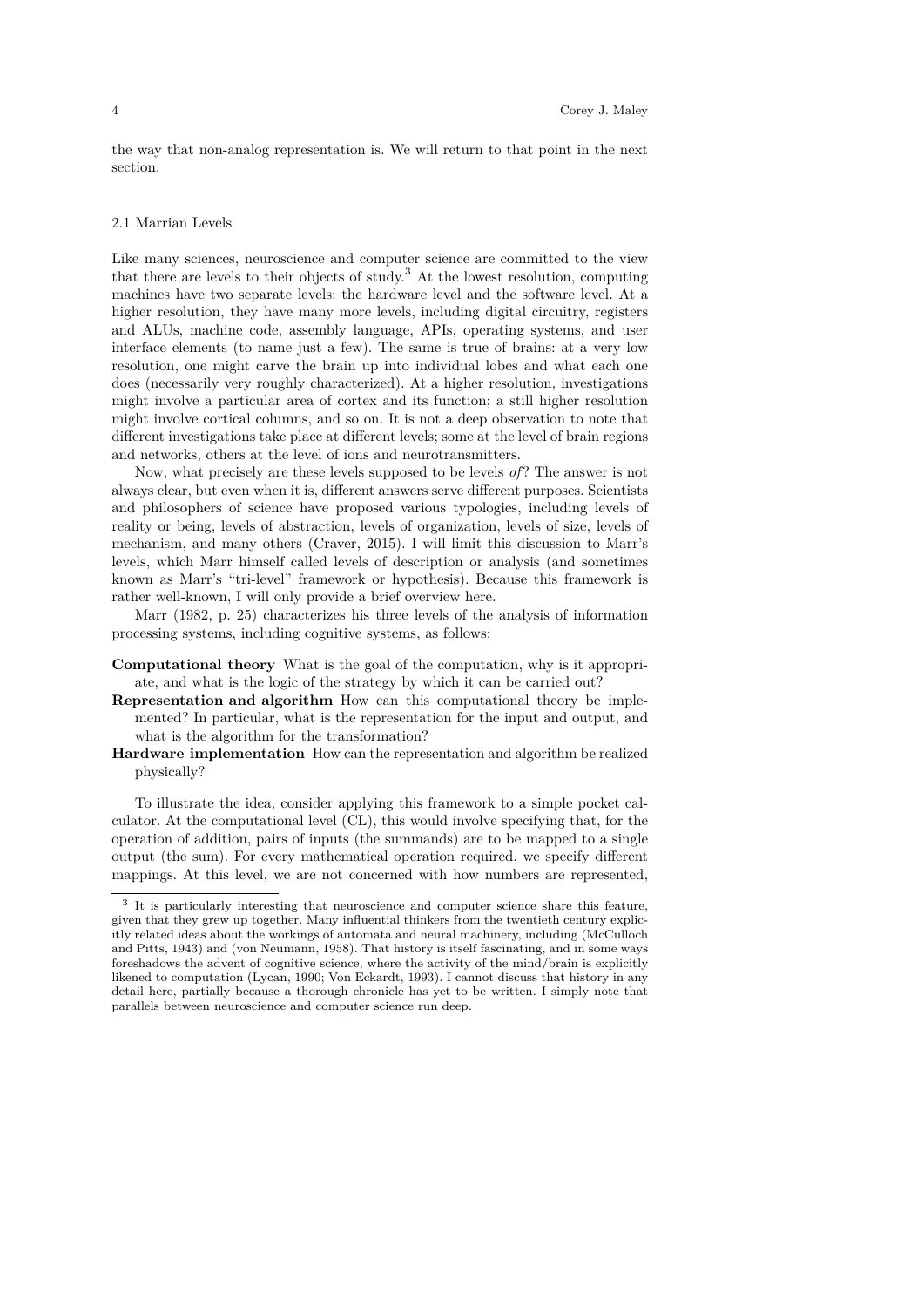just that mathematical operations are performed in the requisite way. For simple operations like addition, there may not be much in the way of a "strategy" by which such operations are carried out at the computational level. However, for more complicated operations, we may have to specify a sequence of operations. For example, if we had a scientific calculator that can multiply polynomials or compute derivatives, we might specify the order of operations required to produce the requisite answers.

At the representational/algorithmic level (RAL), our calculator is analyzed in terms of digital representations (in the sense outlined in (Maley, 2011), and discussed in the next section). Briefly, digital representations of numbers involve numerals in specific places (i.e. digits), which just is the standard way that we represent numbers. Thus, three hundred fourteen is represented as the sequence of numerals "314", where the value of the entire representation is a function of the numerals in their respective places. This type of representation lends itself to the application of particular algorithms. For addition, this is one of the standard techniques learned in elementary school: add the least-significant digits, then add the next-most-significant digits (plus the carry digit from the previous addition, if there is one), and so on. This kind of representation also constrains the kind of physical implementation possible. For instance, if the digital representation is in binary (i.e. base-2), then we need a physical medium that can be in one of two distinguishable physical states; if it is in decimal (i.e. base-10), then we need ten such states. However, the representational level is medium-independent in the sense that any physical device can be used that satisfies these constraints.

Finally, at the implementational level (IL), we get into the details of the physical device used to implement the representations and algorithms. For a typical calculator that uses internal binary representations, this would involve a characterization of the circuitry used to store strings of digits, what voltage levels are used to represent the two states (e.g. the 0s and 1s of binary representations implemented as zero and five volts), the circuitry responsible for manipulating voltages in the correct order, and so on. This level is, by definition, medium-*dependent*: we must understand the physical properties of the media involved in order to understand how the device does what it does *qua* physical device.

For the purposes of this essay, it is particularly important to be clear about the relationship between representations and the three Marrian levels. We can summarize those relationships as follows:

- **Computational Level** What is it that is represented? (e.g. proximal or distal stimuli, numbers, magnitudes, etc.)
- **Representational/Algorithmic Level** What is the format of the representation? How do variations in the format correspond to variations in what is represented? How do algorithms manipulate those variations? (e.g. discrete or continuous, analog or non-analog, type of code or coding, etc.)
- **Implementational Level** How is the representation and algorithm realized physically? (e.g. electrical circuitry, chemical gradients, mechanical movement, etc.)

A particularly important observation is that the RAL does *not* specify *what* is represented; that is a computational-level specification. Instead, the RAL specifies *how* the things specified at the computational level are represented.

Besides being clear about these details, we should note an important source of potential confusion regarding Marrian levels, which is that they are orthogonal to analyses involving other level schemata. For example, given an analysis of an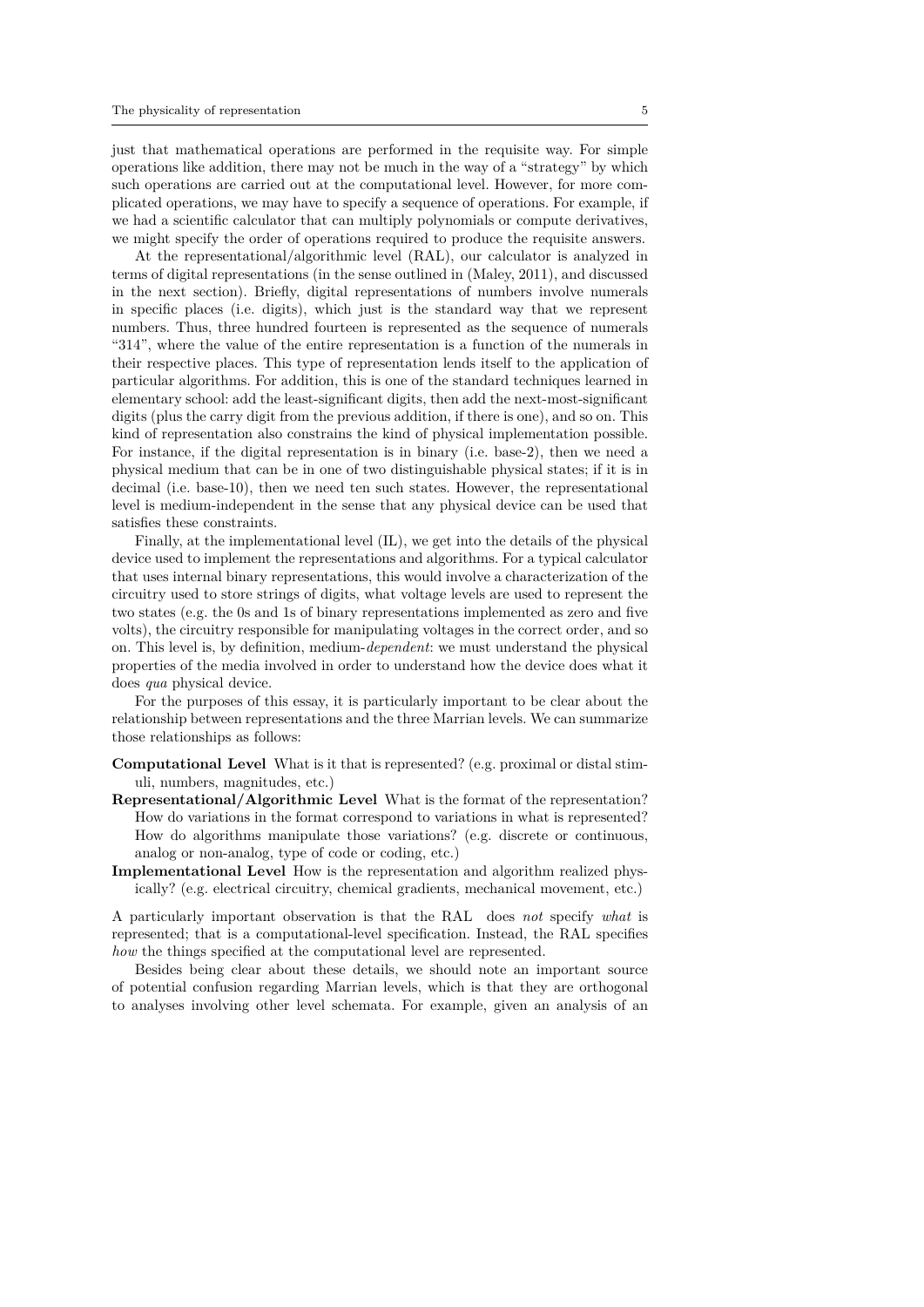information-processing system at a particular Marrian level, the parts of that level might be decomposed into smaller units *without* thereby resulting in an analysis at a different Marrian level. Rather, such a decomposition would simply result in a higher-resolution analysis at the *same* Marrian level. This point is particularly important for later discussion, so let us look at a concrete example.



**Fig. 1** *Top: Schematic of conversion of output from internal format to display format. Bottom: Higher resolution decomposition of the same conversion.*

Returning again to the example of the pocket calculator, let us focus on an analysis at the RAL. While the internal representations are binary (which is simpler and more efficient to physically implement), the input and output is displayed in decimal (which is simpler for humans to understand). Consider just the output. The calculator will end an operation with a number represented in binary, which then needs to be converted to decimal in order to be displayed. That is not quite accurate however: we do not really need to *convert* the number to a decimal format, but only *display* its digits in decimal format. Thus, if the output of a calculation is five, then we will have an internal binary representation of 0101, which will need to display the numeral 5. A schematic of this analysis is diagrammed in the top half of Figure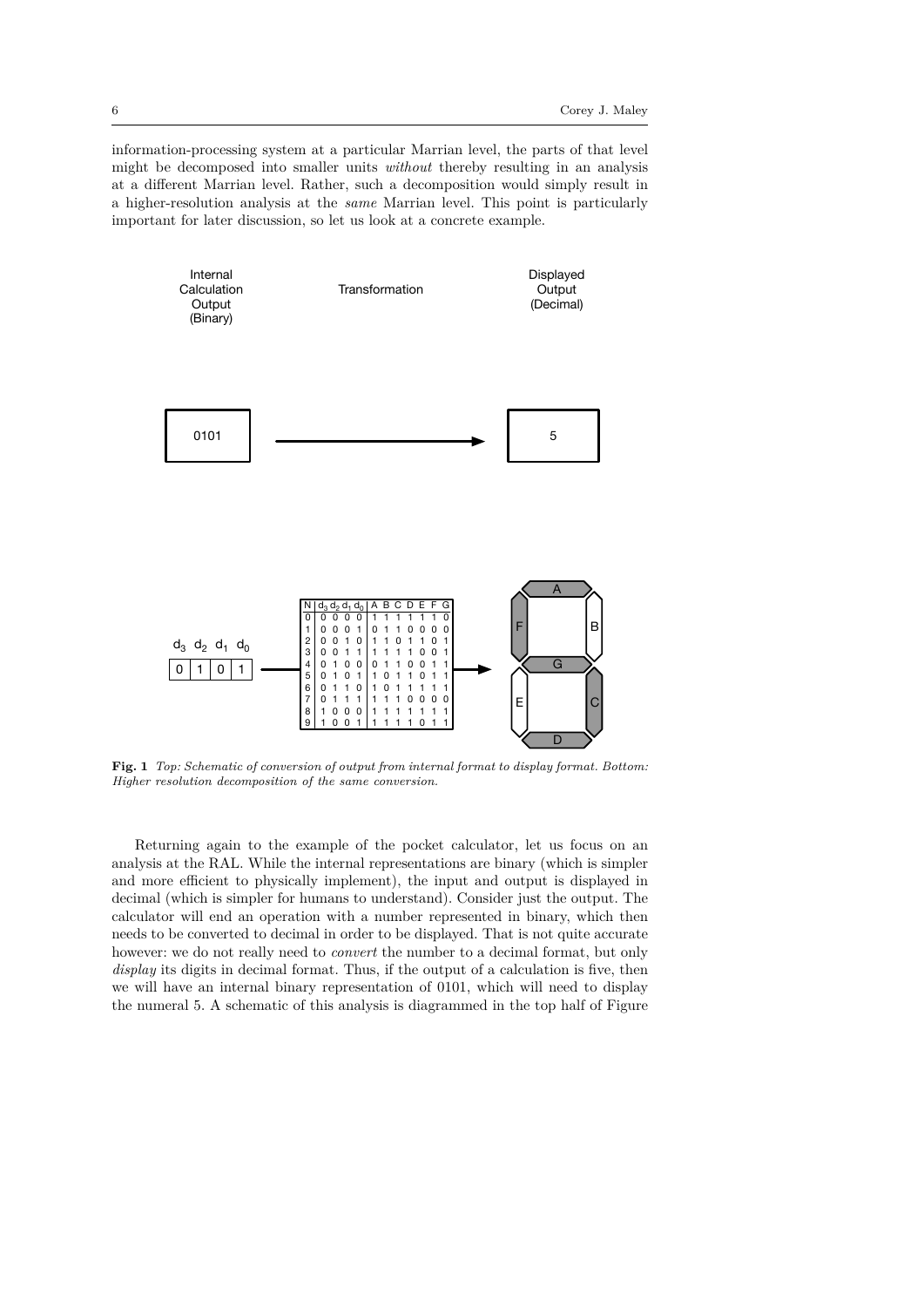1. At this level of detail, we only characterize the fact that our internal, binary representation must be transformed (in some unspecified way) to a numeral 5.

We can characterize what happens at this stage at a higher resolution while still remaining at the RAL. For example, if we want to use a seven-segmented display to show our decimal digits (a common strategy in pocket calculators), then we can analyze the transformations that need to occur at the level of individual bits. This is shown in the lower half of Figure 1, where a truth table shows how the individual bits of the output are mapped to the activation of the individual segments of the display. This is *not* an analysis at the IL , because we are not yet concerned with the physical devices that will implement this part of the computation. Rather, we are still dealing with representations (binary digits) and algorithms (truth-table mappings), but at a higher level of detail.

Another way to put this point is that the low-resolution analysis (the top half of Figure 1) is an abstraction of the high-resolution analysis. On the received view of abstraction and idealization (Potochnik, 2017), abstraction is the process whereby certain details of an explanation or analysis are left out in order to focus on others (e.g. leaving out details about material properties, except for mass, in a simulation), whereas idealization is including in an analysis details which are known to be false, but which make relevant explanatory details clearer (e.g. infinite population size, or frictionless surfaces). There is clearly much more detail at the high-resolution analysis (e.g. details of the particular transformation given in the truth table), but much of it may be distracting for certain explanatory purposes, or even limiting to other applications (such as when the "5" is displayed in some other way). Most important to note, though, is that the relationship between the two parts of Figure 1 is not one of implementation: they are both analyses at the RAL level, albeit at different resolutions.

A further decomposition may not be possible at this Marrian level, simply because we are at the level of individual binary digits and the individual segments that compose the output display. However, this is not surprising or problematic: analyses have to bottom out somewhere. We could switch to an IL analysis, showing how the bits are physically implemented, and illustrating the physical configuration of the circuits that would implement the transformation characterized by the truth table. But that would *not* be a further decomposition—a still higher-resolution analysis—at the RAL ; that would be moving to a different Marrian level entirely.

## 2.2 Analog and digital representation

According to the received view of the analog/digital distinction, "analog" is synonymous with "continuous", and "digital" is synonymous with "discrete." On this characterization, the feature that divides one from the other is simply whether the representations involved vary smoothly or in discrete steps. Because representations are either analog (i.e. continuous) or digital (i.e. discrete) on this view, an account of one automatically gives you an account of the other. They are mutually exclusive and jointly exhaustive.

However, there is an alternative way to characterize analog and digital representation that is more useful for neuroscience, cognitive science, and computer science (at least insofar as it correctly classifies analog computation machines of the twentieth century). This alternative is what Adams (2019) calls the "Lewis-Maley" account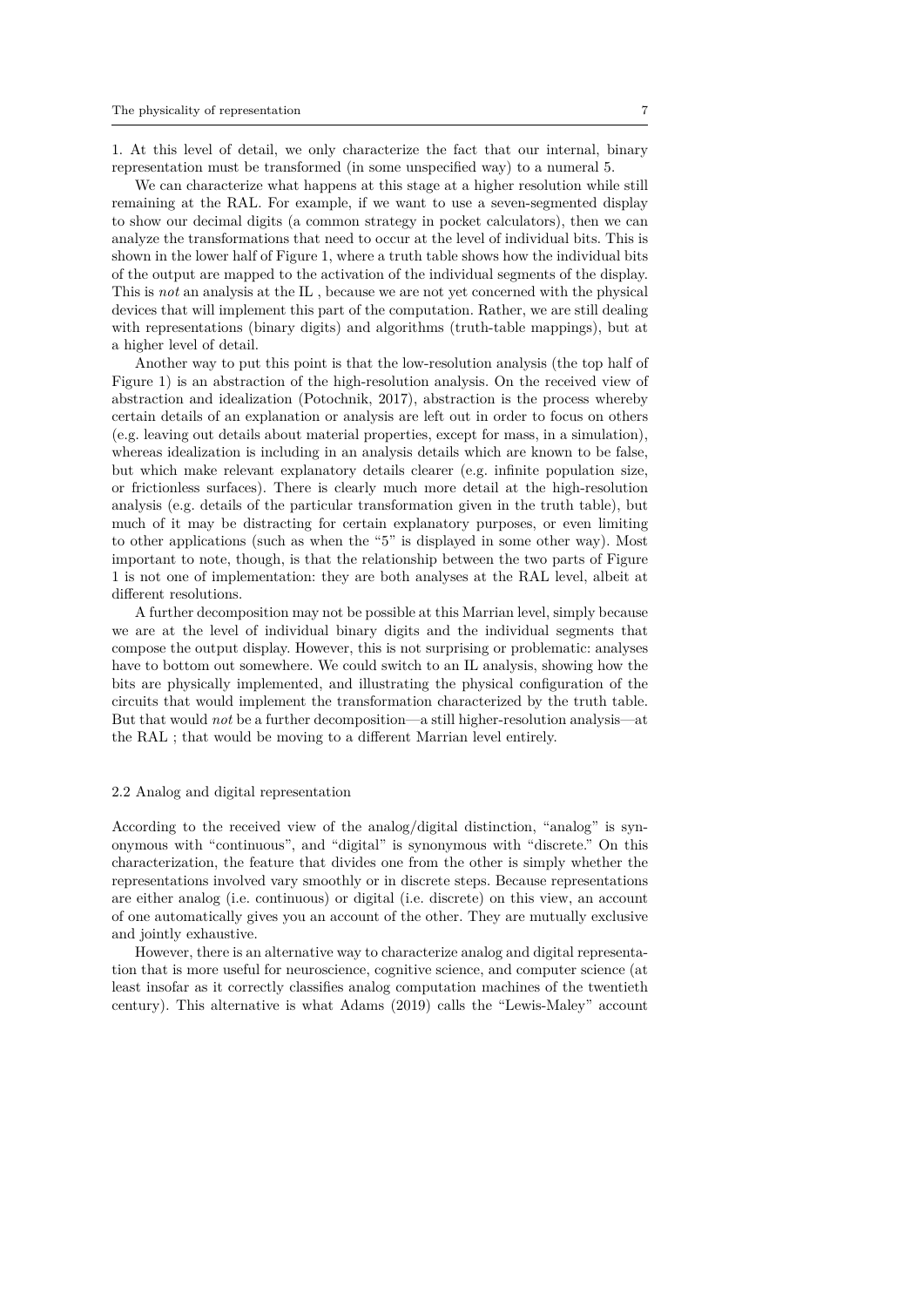of analog and digital representation (Lewis, 1971; Maley, 2011). On this account, there is not a simple difference between analog and digital representation; instead, they are quite different in kind. As such, a characterization of what counts as analog does not automatically generate an account of what counts as digital (or vice versa): each piece of the "distinction" needs its own, separate characterization. This account is particularly apt when it comes to understanding the role of analog and digital representation when it comes to *computation*. In brief, analog representation is the representation of numbers via physical magnitudes, while digital representation is the representation of numbers via their digits. What follows will be a brief overview of the Lewis-Maley view. More details can be found in (Maley, 2011).

## *2.2.1 Analog representation*

Analog representation, according to the Lewis-Maley view, is a species of what Beck (2018) calls "mirroring" accounts. These accounts characterize analog representation as involving a kind of mirroring between the representation and what is represented; they are the "representation *of*, magnitudes *by* magnitudes," (Peacocke, 2019, 52). For example, a mercury thermometer is analog because the *literal* height of the mercury represents the temperature; thus, an increase/decrease in the mercury's height reflects an increase/decrease in the temperature represented. Similarly, the literal angle of the second hand of an analog clock represents the number of seconds past the minute.

This point is worth belaboring a bit. On this account, analog representation is characterized by an analogy between the physical representation and what is being represented. Besides the examples just given, an hourglass is an analog representation of elapsed time, and a vinyl record is an analog representation of sound. In each case, a physical property of the representation—*the very property doing the representing* covaries with what it represents. Again, the increasing/decreasing height of the liquid in the thermometer represents a corresponding increase/decrease in temperature. Similarly for the sand in the hourglass with respect to time, and the ridges and grooves in the vinyl with respect to the frequencies and amplitudes of sounds.

This is clearer when contrasted with digital representations, where particular symbols represent a number, and the magnitude of *that* number represents an increase/decrease in temperature. However, there is no *literal* increase in the representation itself. Thus, the two-digit sequence "54" is no smaller or larger than the sequence "55," even though fifty four (the number represented by "54") is less than fifty five. However, a 54 mm column of mercury is *literally* shorter than a 55 mm column (more on this point is in the next section).

Importantly, in this characterization of analog representation, the quantities above can be continuous *or* discrete. Take the hourglass, for example. The representational medium—the "sand"—could be a continuous fluid, or a true particulate substance. The analog representation is there in either case: the more substance there is (fluid or number of particles), the more time has passed. Furthermore, if the substance is discrete, it also does not matter if the kinematics of the hourglass are continuous or discrete. Suppose one grain of sand falls every second.<sup>4</sup> We still have an analog representation. There is no essential difference *qua* analog representation,

<sup>4</sup> Thanks to Felipe De Brigard for this example.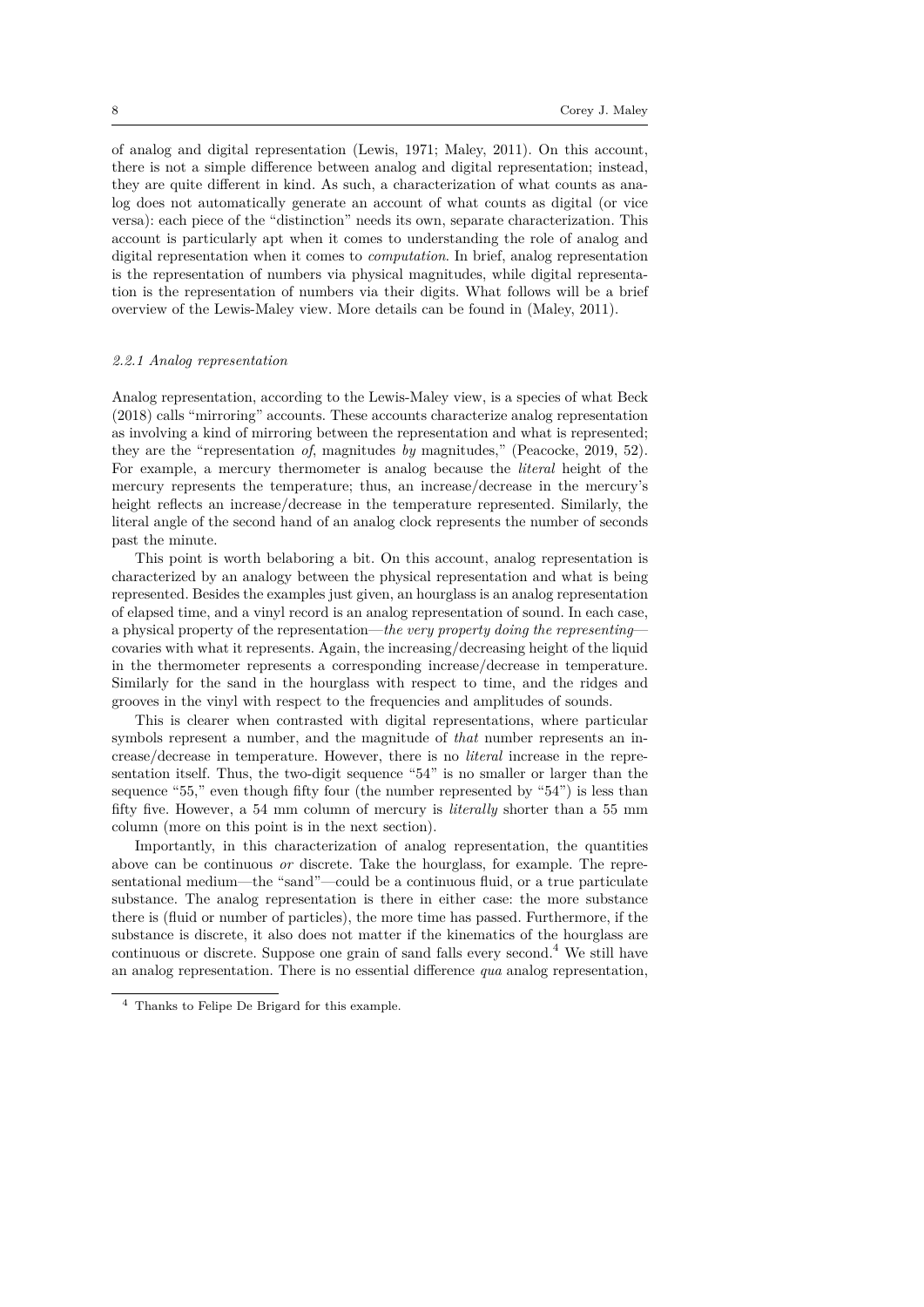whether the quantity being represented, or the quantity doing the representing, is continuous or discrete.

Now, when it comes to analog computation, analog computers often used continuous representations. However, there are also examples of analog computers that used *discrete* (rather than continuous) representations and processes. One simple example is a discontinuous (i.e. discrete) programmable step function generator: while still analog, the representations used are *not* continuous (Maley, forthcoming). Whereas the received view cannot make sense of what is *analog* about these analog computers, the Lewis-Maley view can: they are simply computers that use discrete analog representations, rather than continuous ones. Although it may sound odd at first, it is the same principle involved in an analog watch that ticks in discrete steps. It is still analog in virtue of the fact that it is doing its representing via a physical magnitude (in this case, the angle of the hands); it does not matter whether the variation occurs smoothly or in steps. Analog clocks do not turn into digital clocks when they tick instead of running smoothly.

#### *2.2.2 Digital representation*

On the other side of the analog/digital distinction, the received view has it that digital representation is nothing more than discrete representation. Lewis and Maley have argued that, while it is true that digital representations are necessarily discrete, this is not their defining feature. Instead, digital representation essentially involves the representation of the digits of a number—which is just the usual way that we represent numbers.

In common parlance, "digital" is often taken to be synonymous with "discrete." In conjunction with the received view that "analog" is similarly synonymous with "continuous," taking digital representation to be nothing more than discrete representation offers a clean and simple way of carving the space of representational types: the analog/digital distinction is the distinction between discrete and continuous representation, mutually exclusive and jointly exhaustive. However, just as there is more to analog representation than continuity, there is more to digital representation than discreteness.

As was the case for analog representation, the account of digital representation most useful for our purposes here, which include understanding computation, was originally suggested by Lewis (1971), then further defended by Maley (2011). On this view, digital representation is representation of a number by its digits, where digits are understood as numerals in specific places; as mentioned above, this is, in fact, the way we typically represent numbers.<sup>5</sup> Thus, the digital representation of the number five hundred twenty five and three tenths is the four-digit (plus one decimal point<sup>6</sup>) sequence "525.3", which has the value

 $(5 \times 10^2) + (2 \times 10^1) + (5 \times 10^0) + (3 \times 10^{-1}) = 500 + 20 + 5 + .3 = 525.3$ 

<sup>5</sup> The fact that this kind of representation is so common makes pointing out its peculiarities difficult at times. Johnstone (2006, 1) said it best: "It is, after all, the familiar that is so strange."

 $^6\,$  The use of ellipses in the expressions that follow obscures the decimal point; however, the decimal point is necessary for the digital representation of rational and real numbers.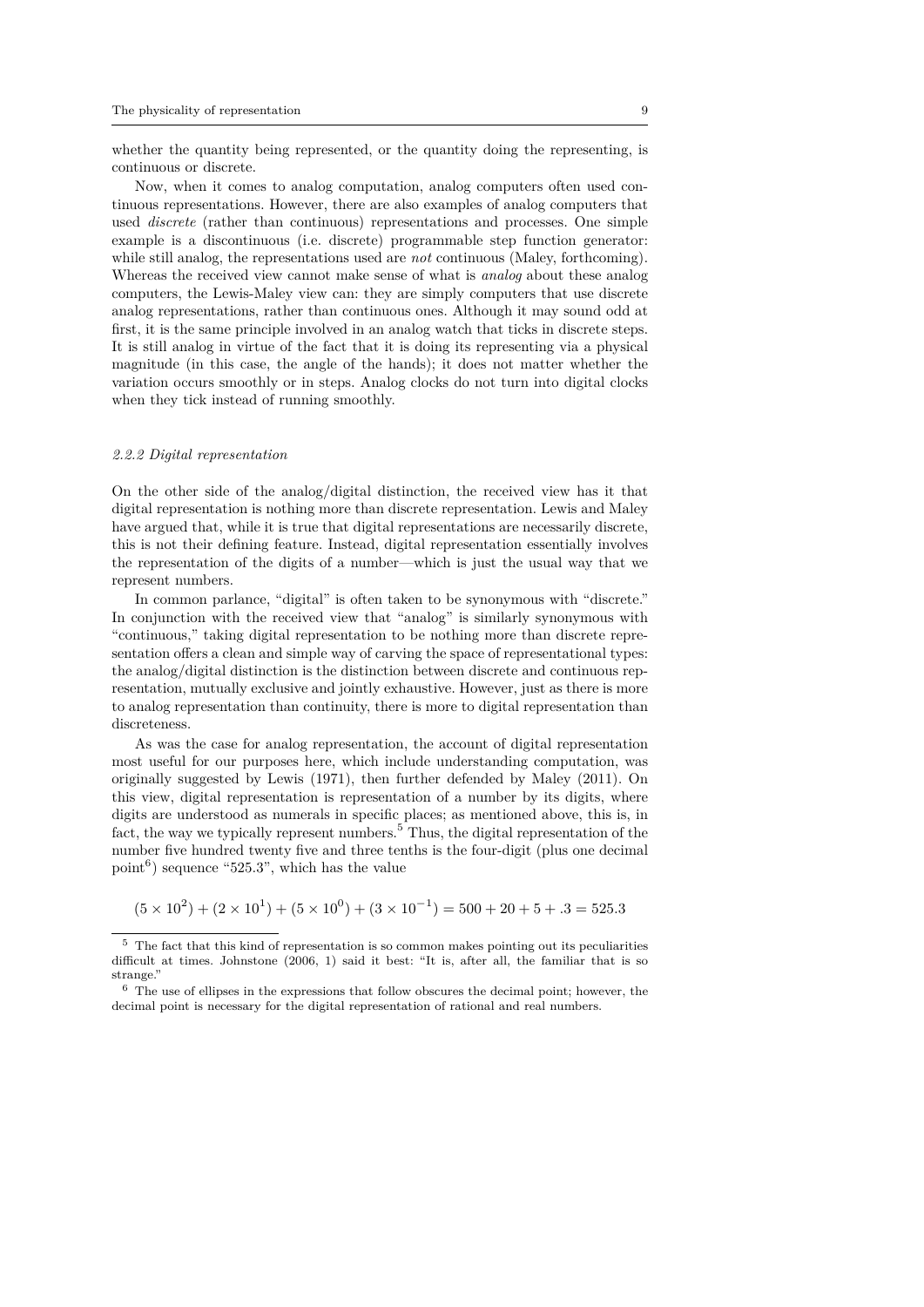More generally, for base *b* and digits  $d_k \ldots d_0 \ldots d_{-1} \ldots d_{-m}$ , where each digit  $d_j \in$ *{*0*,* 1*, . . .*(*b−*1)*}*, the digital representation "*dkd<sup>k</sup>−*<sup>1</sup> *. . . d*0*.d−*<sup>1</sup> *. . . d−<sup>m</sup>*" has the value

$$
(d_k \times b^k) + (d_{k-1} \times b^{k-1}) + \ldots + (d_0 \times b^0) + (d_{-1} \times b^{-1}) + \ldots + (d_{-m} \times b^{-m})
$$

Note that in order to represent rational and real numbers (and for the decimal point to be meaningful), the base *b* must be two or larger.

Why is this particular way of understanding "digital" useful for understanding computation? Simply because contemporary digital computers are not only discrete, but digital in exactly the sense just articulated. Data and instructions in digital computers are not just strings of discrete symbols, but strings of discrete symbols that represent numbers in the usual binary way. Manipulations of these representations depend crucially on interpreting them as numbers, with more and less significant digits. For example, different computer architectures use different "endianness," which is the order in which bytes are stored. Big-endian computers store bytes much the way we write digital representations of numbers: the most-significant element comes first (i.e. the leftmost element), and the least-significant element comes last (i.e. rightmost). Little-endian computers are the reverse, similar to how we could write numbers with the most-significant digit on the right. This choice is arbitrary, and for uninteresting historical reasons, different computers use different conventions. However, *within* any particular computer, knowing which digit counts as the most significant is crucial.<sup>7</sup>

In marked contrast to the received view, characterizing analog and digital representation in this way results in a view according to which these two types are *not* jointly exhaustive: they do not carve the entire space of possible representations into two clean sectors. For example, symbols such as  $\pi$  and words such as "desk" are neither analog nor digital, even though each is discrete in a straightforward way. Furthermore, many non-representational yet continuous phenomena are not analog, such as liquids or electric current. One could, of course, use quantities of liquid or current as analog representations (as they are in real-world examples of analog computers). But keeping "continuous" and "analog" distinct avoids confusing things that really are representations for things that are not.

#### 2.3 First- and second-order representation

Proponents of the received view would agree with the assertion that analog and digital representation are fundamentally different (after all, continuity and discreteness are mutually exclusive). I mentioned above that this view is not correct, however, because of the *discrete* analog representations found in analog computers. There is a deeper distinction between analog and digital representation that needs to be made clear: analog representation is a kind of first-order representation (i.e. the representation of the magnitude of a number by physical magnitudes), whereas digital representation is a kind of second-order representation (i.e. the numerical representation of a number by its digits, which themselves are individually represented by variations in the values of a physical property). There is much to unpack here, but doing so will help us understand precisely how analog and digital representation and

<sup>7</sup> Maley (2011) goes into much more detail about why digital computers are digital on this understanding of the term.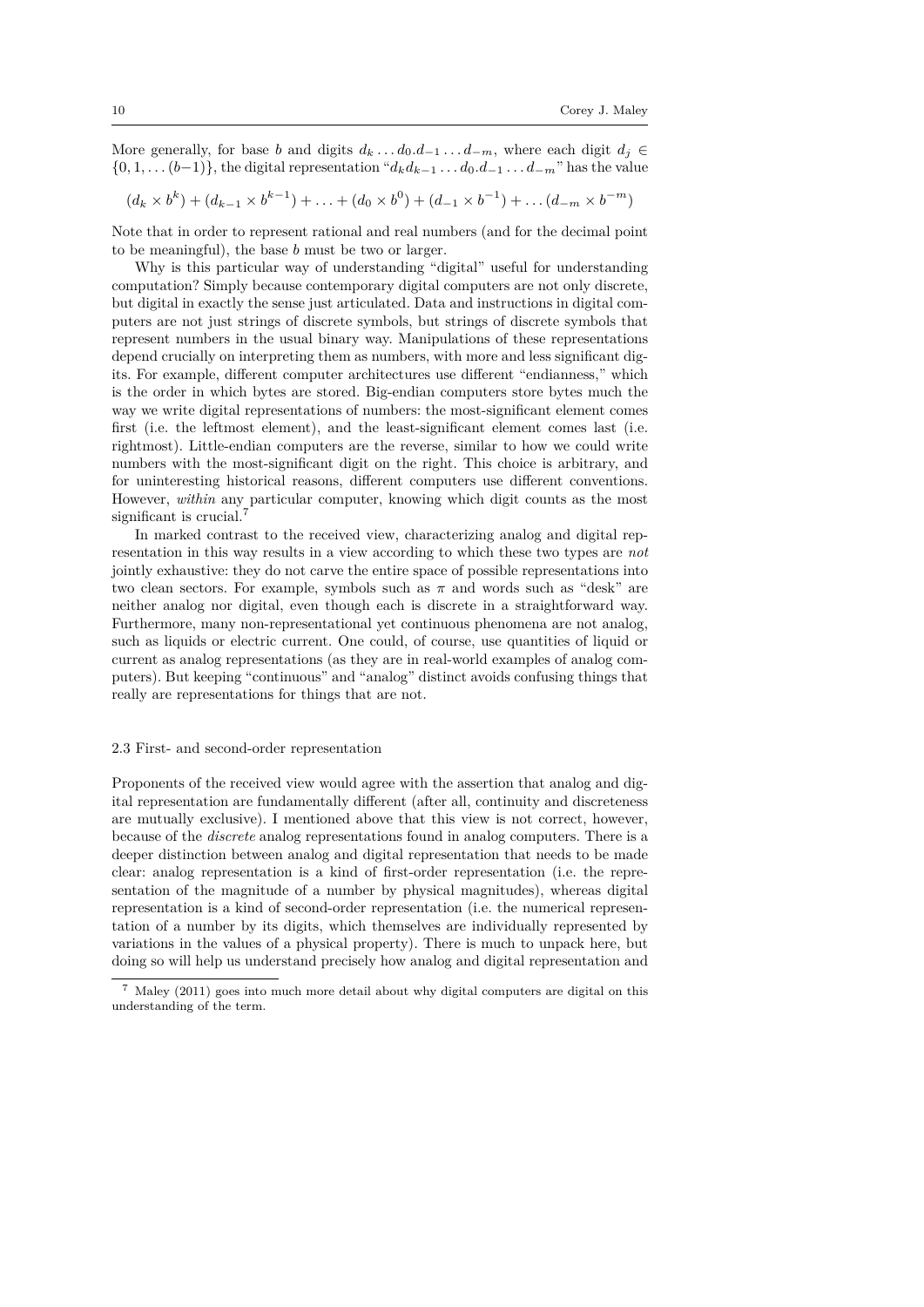computation differ (as well as what the received view of the analog/digital distinction misses).

Consider the example of a four-bit analog-to-digital converter, adapted from section 4.1 of (Maley, forthcoming), shown in Figure 2. This converter has one input and four outputs, and its job is to convert an analog representation of a number into the digital representation of the same number (all within the context of an electronic computer). In this example, we are converting an analog representation of the number seven into its binary digital representation. Although I am using the example of a converter here, the point of the example is simply to illustrate the difference between analog and digital representations side-by-side. Also, this is decidedly *not* a Marrian analysis; that point will be important later.



**Fig. 2** *Left: Physical characterization of input and output lines. Right: What those physical values represent. Note that this is not a Marrian-level analysis.*

On the left side of Figure 2, this device is characterized only in terms of its physical inputs and outputs. When the input is seven volts, then the first (top) input will be zero volts, then the next three will each be five volts. Characterized purely physically, this device maps single voltages to patterns (i.e. ordered quadruples, or sequences) of voltages.

On the right side of Figure 2, this device is characterized in terms of what the voltages represent. The input—the analog representation—represents the number seven (by seven volts). As for the outputs, each one represents either the numeral 0 (by zero volts) or 1 (by five volts); thus, the four outputs, taken together, represent the sequence "0111."

Importantly, whereas the analog representation requires no further interpretation, the digital representation does. The sequence "0111" *per se* is not what we want to represent; rather, this sequence is a sequence of numerals in specific places (i.e. digits). Furthermore, given that we already stipulated that this is a *binary* analog-to-digital converter, and given the assumption that we know which digit is the most-significant (i.e. the left-most), we know that the correct interpretation of this sequence of digits is  $(1 \times 2^2) + (1 \times 2^1) + (1 \times 2^0) = 4 + 2 + 1 = 7$ .

Now, exactly *how* this device converts the analog representation to the digital representation does not matter here. This example is only meant to show that analog and digital representations do their representational work in very different ways. Given a number *X*, an analog representation of *X* is a representation of the *magni-*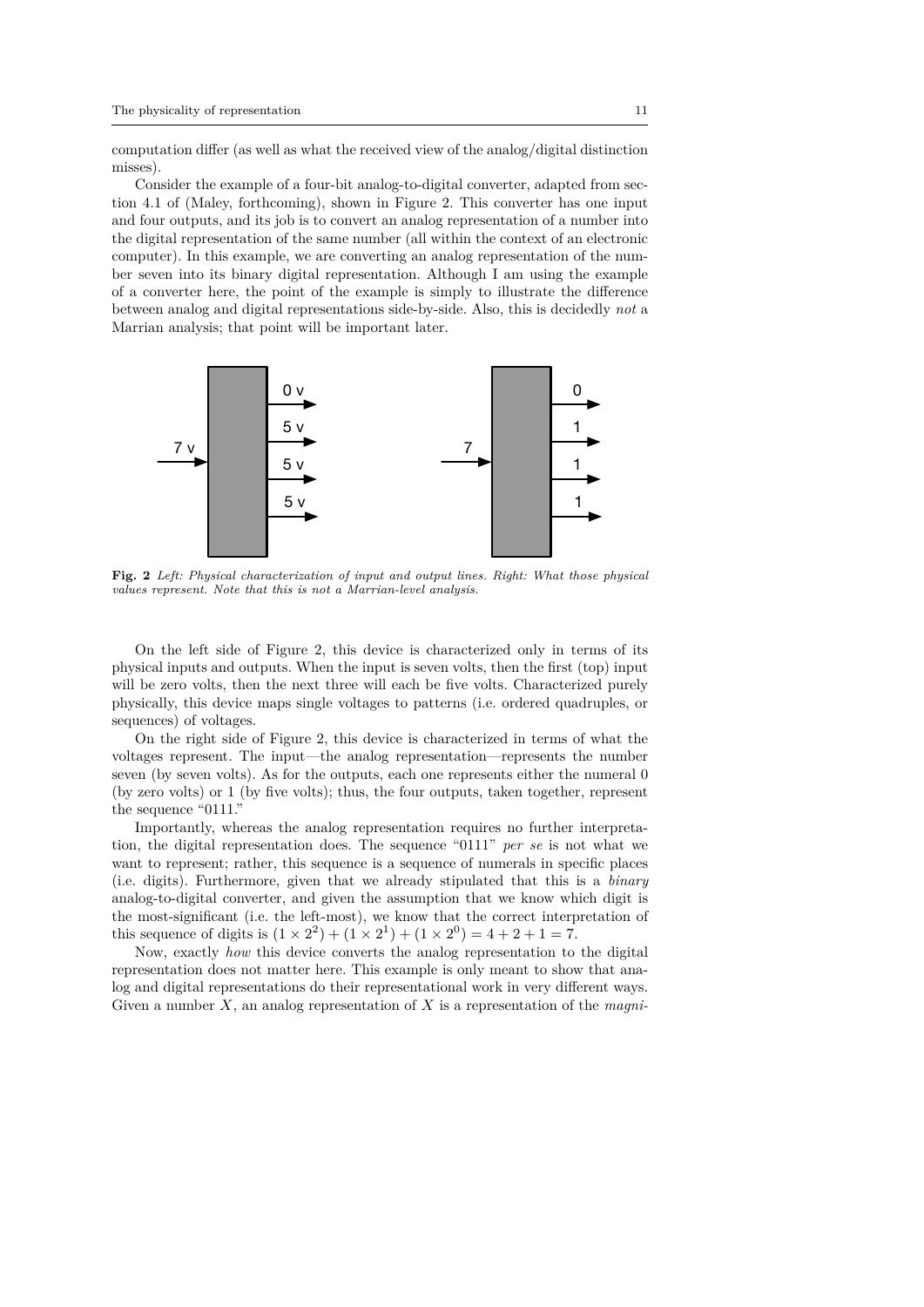*tude* of *X* via the magnitude of some physical magnitude. A digital representation of *X*, on the other hand, is a representation of the *digits* of *X*, where those digits, in turn, are represented via distinguishable values of a physical property.

This point can be put in a different way. Whatever numbers themselves *are*, they are, in some sense or another, abstract. Thus, one cannot really manipulate numbers at all, except indirectly via concrete representations of them. One way to represent them is to represent their magnitude, and one way to represent their magnitudes is with other magnitudes. However, because we are talking about concrete representation, we must represent the magnitudes of numbers with *physical* magnitudes. And a straightforward way to represent magnitudes with physical magnitudes is to use a homomorphism between the represent*ed* magnitude and the represent*ing* physical magnitude. This gives us analog representation where, as mentioned above, an increase (or decrease) in the relevant physical magnitude (e.g. the height of the liquid in the thermometer) represents an increase (or decrease) in the magnitude being represented.

Another way to represent numbers is to represent them by their digits.<sup>8</sup> In this case, sets of physical properties represent sequences of digits, where those digits, in turn, represent the number. I say "physical properties" instead of "physical magnitudes" because, unlike analog representation, digital representation only requires distinguishable differences in some property or another, and there need not be a homomorphic relationship between the numerals represented and what is doing the representing. One could represent the decimal (base-10) digits of a number using arbitrarily-assigned colored squares for each numeral, for example.

There are many others ways that numbers can be (and have been) represented, such as purely conventional symbols like  $\pi$  and  $e$ , or the use of cumulative systems like Roman numerals; analog and digital representation are far from the only games in town (Chrisomalis (2020) provides a fascinating history and analysis of a variety of such systems). However, analog and digital representation (properly understood) are the most relevant for understanding the role of representation in information processing systems, so we will not consider other schemes here.

In summary, analog representation is a kind of first-order representation: a physical property (in this case a magnitude) represents the magnitude of a number. Digital representation, on the other hand, is a kind of second-order representation: a physical property (not necessarily a magnitude, but some property with distinguishable values) represents numerals, and the numerals, interpreted in the right way (i.e. according to their order and the base), then represent a number.

So much for getting the relevant background concepts on the table. Let us now turn to why it was important to do so.

<sup>8</sup> There is, of course, one way in which the digits of numbers *do* represent their magnitude, albeit in a rather different way than what concerns us here. This is hinted at in the way that we interpret the digits of a number: the leftmost digit is the most significant, the rightmost is the least significant, and each numeral has a different interpretation, depending on which digital place it is in. However, for our purposes, we will set this complexity aside, simply because it will take us too far away from the main thesis of this essay.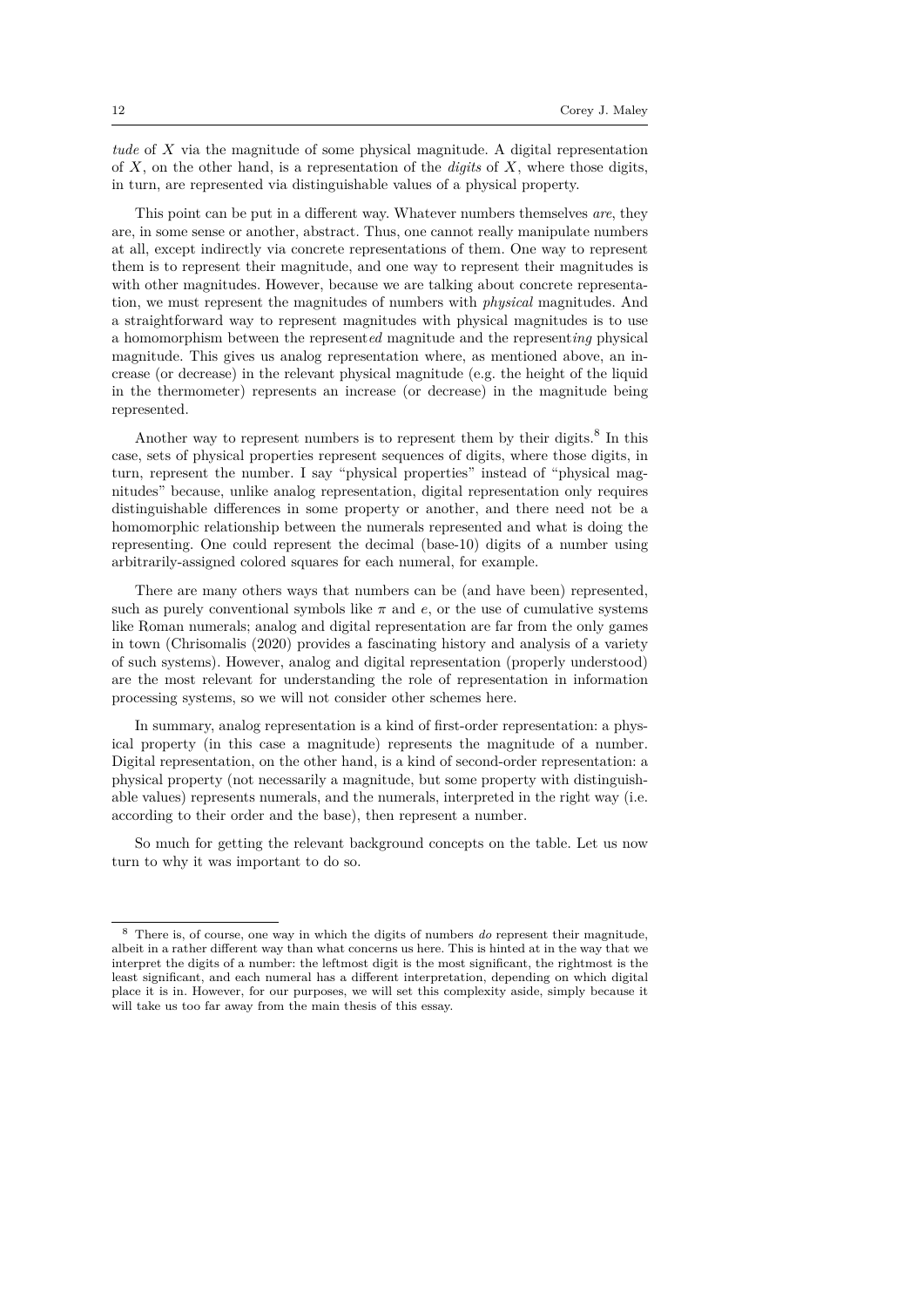## **3 Analog Physicality and the Marrian Collapse**

The idea that I propose here is that, when it comes to analog computational systems (which relies on analog representation), Marr's levels must be applied in an amended form such that the representational/algorithmic level (RAL) and implementational level (IL) collapse into a single level. This may be interesting in its own right, but is particularly important for cognitive science and neuroscience, simply because (as I will argue in the next section) it is more likely that neural systems are analog computational systems, rather than digital (Maley, 2018). First though, we will look in more detail why analog representation and representation requires reference to the implementing medium (and is thus medium-*de*pendent, contra accepted views about the necessity of medium-*in*dependence for computation (e.g. Chapter 2 of(Piccinini, 2020))), leading to the Marrian collapse.

## 3.1 Analog physicality

Characterizing analog representation *qua* representation depends upon the physical details of the system that implements those representations in a way that digital representation does not. This is due to the fact that, with respect to their physical implementation, analog representations are what I above called first-order, whereas digital representations (and non-analog representations more generally) are secondorder. The idea I develop here is that analog representation simply cannot be separated from its physical implementation in the way that digital representation can. Thus, in terms of the Marrian framework, the RAL and the IL are not separable.

Consider the following initial value problem (a differential equation with initial conditions, adapted from (Peterson, 1967, p. 36), cited in (Maley, forthcoming)):

$$
y = x'' + 3x' + 16x; y = -80
$$
  

$$
x'(0) = -0.64; x(0) = 2
$$

An electronic differential analyzer (EDA), one of the oft-used components in many electronic analog computers, can be set up or programmed to solve this system. Doing so requires that we arrange certain electronic components in a way that reflects the mathematical structure of this system. In this example, shown in Figure 3, we have an adder (triangle with  $\sum$ ), two integrators (triangles with  $\int$ ), a sign inverter (triangle with *−*), and two multipliers (circles with *×*).

Notice that this seems to be an IL diagram: the inputs and outputs are all voltages, and the adder, integrator, and inverter are all electrical components. We could, of course, examine these implementational level elements at a higher resolution: a single integrator, for example, is itself composed of several individual electrical components. But that would only be increasing the resolution of what is already an analysis at the IL.

Now, given this IL analysis, what does this same set of components look like in a RAL analysis? Much like the example illustrated in Figure 2, it might seem that we only need to remove the voltage signs for the variables, because the number of volts represents the magnitude of the value of the variables. Given the initial condition that *y* = −80, we represent the value −80 by −80 volts; similarly for the other variables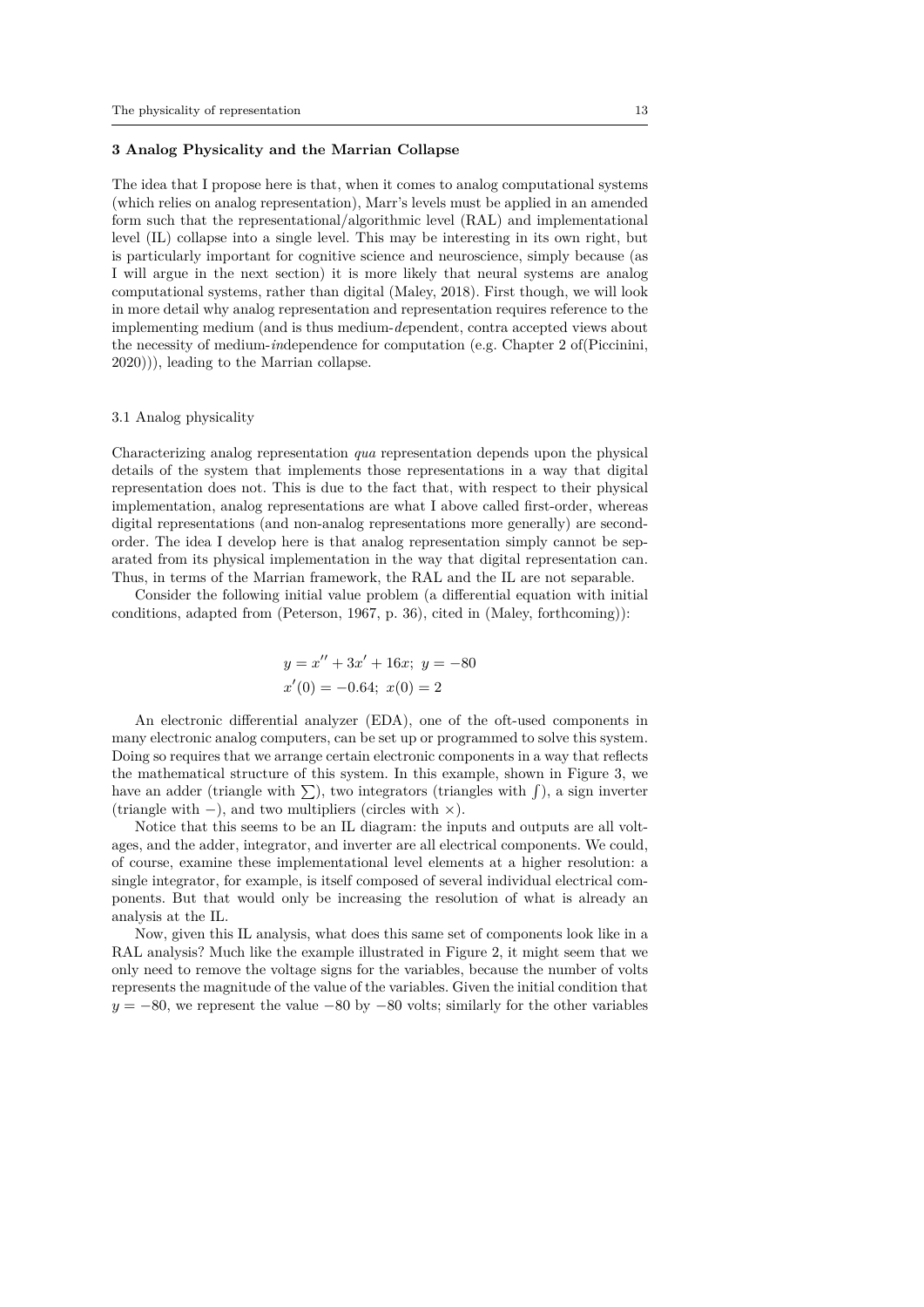

**Fig. 3** *Electronic analog computer schematic.*

and their values. $9$  As for the individual components, what they represent is given by their names. The integrator (the component with the ∫ ) represents integration, the adder represents addition, and so on.

However, this is not quite right. Remember that at the RAL, we do not find what *is represented*; that is for the CL. Instead, at the RAL, we find what *does the representing*. While it is true that *−*80 volts represents the value *−*80, *−*80 is *not* a representation: it is the thing represented! So what exactly *are* the representations of the RAL in this system?

If we attend closely, it is not quite correct to say that is an IL characterization of this analog computer. Instead, this example is a *hybrid* representational/algorithmic/ implementational level characterization (which is very often the case when it comes to these kinds of analog computer diagrams). Strictly speaking, addition and integration are *mathematical* operations, not defined on physical quantities. Strictly speaking, it does not make sense to apply a mathematical operation (addition) to a physical property, such as the voltage level of a particular circuit element. However, we also have a clear idea of what the physical interpretation of addition must be when applied to voltages: it requires producing an electrical potential of  $(x + y)$  volts when given two separate electrical potentials *x* and *y* as input. Similarly, the "multiplication" of two voltages with potentials *x* volts and *y* volts produces a voltage of  $(x \times y)$  volts.

This is another point worth belaboring. The ways that we map mathematical operations to physical operations is often commonplace, which obscures some interesting facts about them.<sup>10</sup> For many physical phenomena, the mapping is more-orless obvious. In the case of length, "addition" amounts to physical concatenation: "adding" two lengths just is the operation of putting one length next to the other. "Multiplication" amounts to repeated addition of lengths. As such, it makes sense to say of one length that it is the sum of two others, or that a length is three times as long as another. For other physical properties, such mappings are less straight-

<sup>&</sup>lt;sup>9</sup> In real electronic analog computers, these values would sometimes need to be scaled by a linear factor so as to keep the values within reasonable ranges for the machine in question: dealing with millions of volts may well overload the system, not to mention pose a serious danger for the operator.

<sup>&</sup>lt;sup>10</sup> A recurring theme!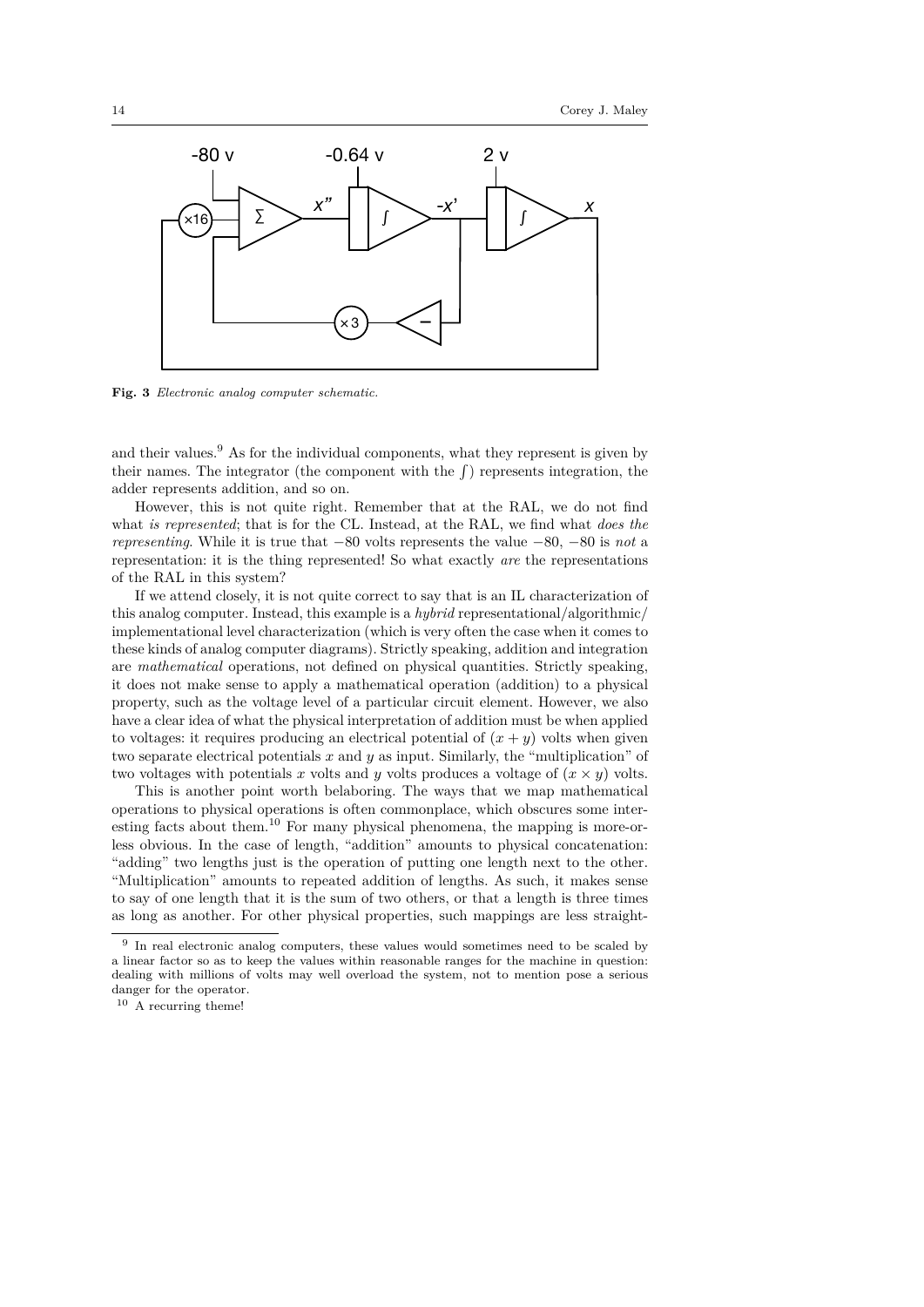forward for certain mathematical operations. Temperatures (in degrees Fahrenheit, say) can be added in a straightforward way; the temperature difference between  $40^{\circ}$ and 35° is the same as the difference between 35° and 30°. However, temperature does not admit of a straightforward multiplicative operation that can be physically interpreted. It would be confused, for example, for one to understand 26° as the temperature one produces when one heats up 2°by a factor of 13: in other words,  $26^{\circ}$  is not thirteen times as warm as  $2^{\circ}$  (which itself is not infinitely many times as warm as  $0^{\circ}$ ). In the electronic analog computer, the voltages used are like length in that they admit of physical operations that can be straightforwardly mapped to mathematical operations in the obvious way.<sup>11</sup>

Going back to the case of the EDA, the multipliers, integrators, and so on all straddle the line between the IL and the RAL. This is not simply a fluke of this particular diagram or analysis; this is the defining feature of analog computation and representation. It is only possible to characterize these components in terms that are both implementational (i.e. they make essential reference to the relevant physical properties) and that are representational (i.e. those physical properties are the very properties that do the representing). These are devices that traffic in electrical properties, and the particular trafficking they are engaged in is understood in terms that are already representational.

The point becomes clearer still when we examine the specifically *algorithmic* aspect of an RAL analysis. Consider the operation of definite mathematical integration. In the case of a digital computer, a particular algorithm would have to be used for the integration of the relevant function. Examples include a simple piecewise-trapezoidal approximation, or (more likely) the Runge-Kutta algorithm. Each of these algorithms gives a numerical approximation to the definite integral of a function *f* over time for a given interval.<sup>12</sup> Given an initial condition  $y_0$  at time  $t_0$  with step-size  $h$ , the Runge-Kutta algorithm for the value of  $y_{n+1}$  for each consecutive time-step  $t_{n+1}$  is given by:

$$
k_1 = f(t_n, y_n)
$$
  
\n
$$
k_2 = f(t_n + \frac{h}{2}, y_n + h\frac{k_1}{2})
$$
  
\n
$$
k_3 = f(t_n + \frac{h}{2}, y_n + h\frac{k_2}{2})
$$
  
\n
$$
k_4 = f(t_n + h, y_n + hk_3)
$$
  
\n
$$
y_{n+1} = y_n + \frac{1}{6}h(k_1 + 2k_2 + 2k_3 + k_4)
$$
  
\n
$$
t_{n+1} = t_n + h
$$

Contrast this with integration that takes place in the analog computer. Here, integration does not use an algorithm, at least not in anything like the usual sense.

<sup>11</sup> In technical terms, voltages and lengths form a ratio scale, whereas temperature only forms an interval scale (Stevens, 1946). Physically (and roughly) speaking, a length of zero corresponds to a magnitude of zero, whereas a temperature of zero is arbitrary (hence the different zero points in the Celsius and Fahrenheit scales). Much more on the metaphysics of these issues can be found in (Wolff, 2020).

<sup>12</sup> The independent variable need not be time, but by convention it is often used in the explication of these algorithms.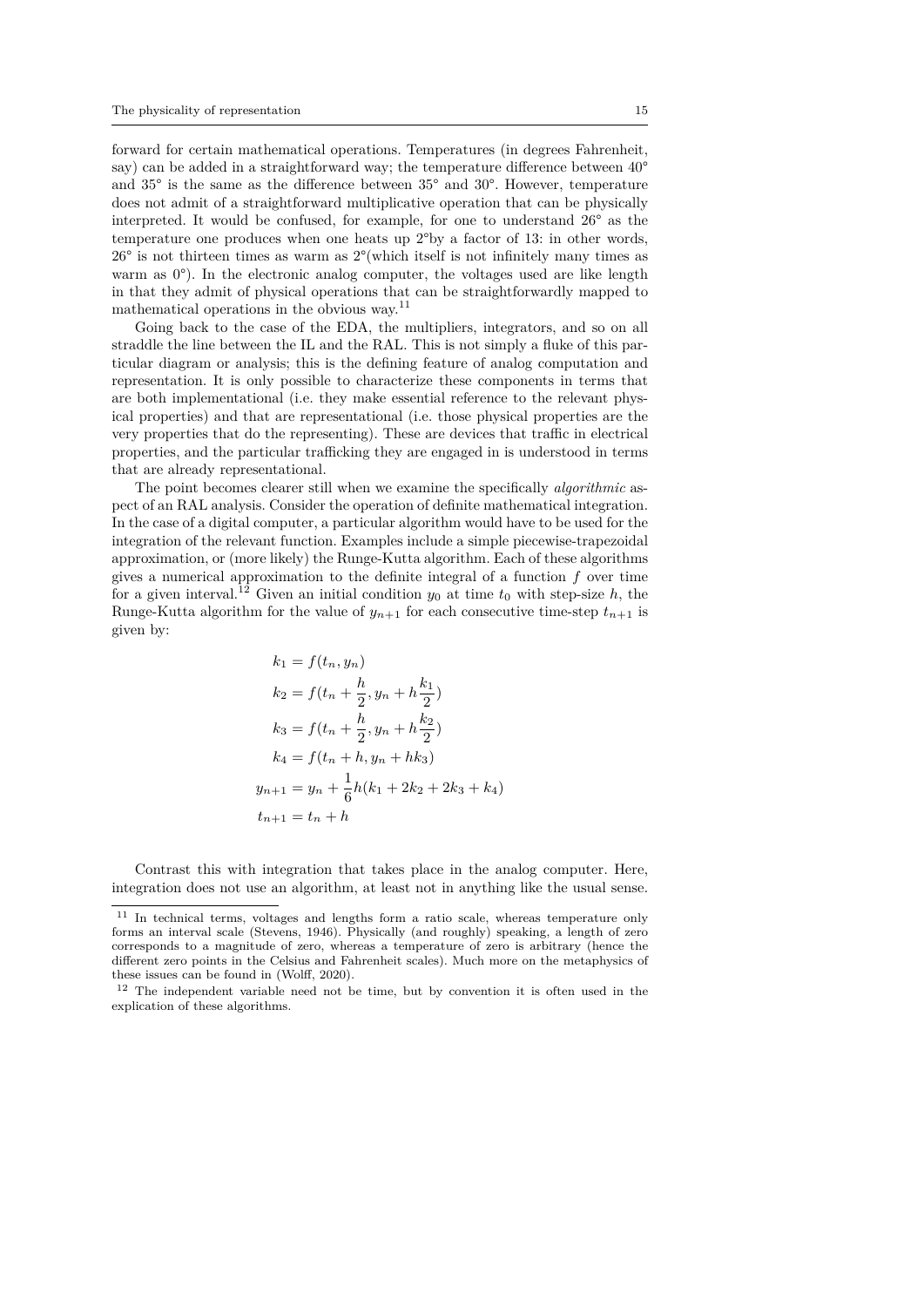There is simply the manipulation of the voltages. Of course, this manipulation corresponds to the mathematical operation of integration. But the way in which the component does this operation is not specifiable without reference to the physical media of the device, namely, voltages in this case. The same point applies to the other components, such as the multipliers and adders. They all manipulate voltages in a way that corresponds to a natural mapping between mathematical operations and physical manipulations (which is, after all, how the components are named). This is in contrast to the components in a digital computer, where the algorithm might operate similar to how children sometimes learn to add (and multiply) numbers in elementary school: first the least-significant (right-most) digits are added, then the next-most-significant, etc.

Now, it may be tempting to think that the difference here is one of *following a rule* versus *acting in accordance with a rule*. Specifically, one might think that the digital computer performs its task by following a rule—in this case, the Runge-Kutta algorithm for integration, which would be specifically programmed. At the same time, one might think that the analog computer performs its task by merely acting in accordance with a rule: there is no rule that the analog computer is following explicitly, although what it happens to be doing is specifiable by a rule. However, this thought misses exactly what is happening in the analog case. It is not just that the analog computer is merely acting in accordance with a rule, like the Runge-Kutta algorithm: there is no rule at all. Instead, there is just a physical transformation that can be straightforwardly mapped to a *mathematical* operation, and mathematical operations are not rules (even though that is how we very frequently perform those operations).

The reason for this difference is that digital representation abstracts away from its physical implementation, whereas analog representation takes advantage of it essentially; we began to see this point in Section 2.3. Put another way, digital representation is medium-independent, whereas analog representation is medium-*de*pendent. In the digital case, the numbers are represented via a representation of their digits, thus manipulation of the numbers requires the manipulation of the individual digits. But in the analog case, numbers are represented via a representation of their magnitudes, and manipulation of the numbers requires directly manipulating those magnitudes. Different physical media will use different physical manipulations, even if those manipulations can be mapped onto the same mathematical transformations. An electronic analog adder, for example, could work by adding its voltages by having its elements in a series: it is a physical law that voltages in a series are such that the total voltage is the sum of the individual elements. A mechanical analog adder, however, could work by an arrangement of spur and differential gears, where the rotation of an output shaft is the sum of the rotations of input shafts. Again, these are not algorithms, much less different algorithms: they are simply different physical manipulations onto which the same mathematical operation can be mapped. Let us look at these differences more closely, and how they support the Marrian collapse thesis.

## 3.2 Collapsing the Representational/Algorithmic and the Implementational Levels

Given the considerations from the previous section, it may seem tempting to say that analog computers do not have anything that would correspond to an RAL analysis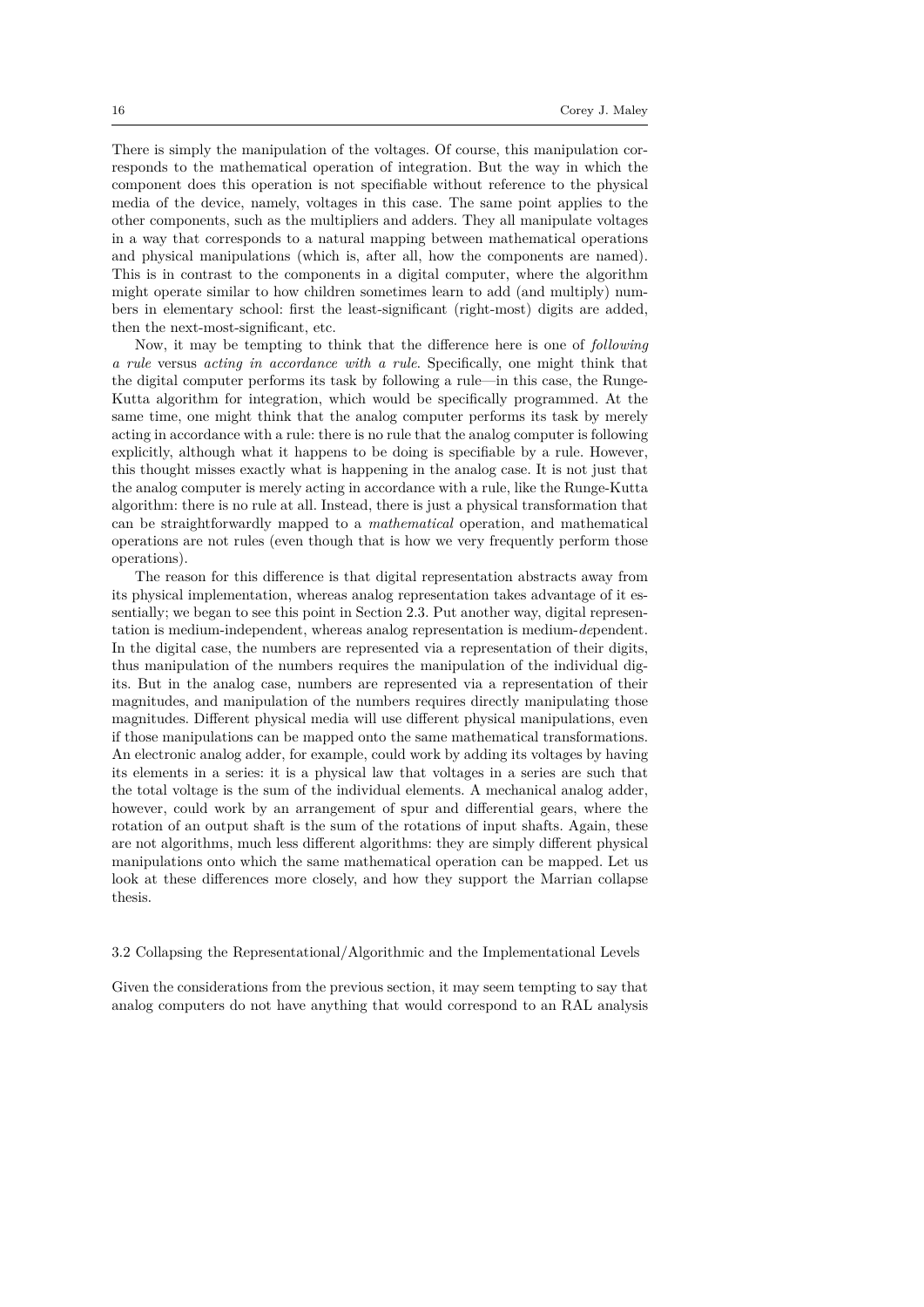at all, which, in turn, would be to deny that they have or manipulate representations. However, I argued earlier that they *do* have representations of a specific kind: analog representations. Thus, it is not quite correct to say that they lack an RAL altogether. Instead, the RAL and the IL are one and the same when it comes to analog computers. We began to see what that means in the previous section, so here we will approach this view from another angle.

In a typical Marrian analysis, the IL and the RAL are taken to be independent. This is clear in the case of digital computers. One can understand, explain, and create the electrical circuitry of a digital computer (or whatever the physical substrate of the implementation happens to be) without any consideration of the possible programs that will be run on that hardware. Alternatively, one can understand, explain, and create complex software programs without any consideration of the hardware that those programs will run on. In short, there is a hardware level (the IL), there is a software (the RAL), there is a task level (the CL), and they are all independent from one another.<sup>13</sup>

This independence, however, should be not overstated; the levels constrain and influence one another, albeit loosely. The IL must have the right kinds of elements and properties to implement the elements of the RAL level. A digital system typically uses binary representations, for example, so it must have IL elements that can vary along some dimension in a way that allows for two distinct states. Plus, the real-time performance of a system will be constrained by the speed of the basic operations of the IL level. Different algorithms implemented in the same hardware will result in faster performance, but the same algorithm implemented in different hardware can also result in faster performance. Nevertheless, an analysis at the IL is independent of one at the RAL level, and the physical elements of the IL are not relevant to elements of the RAL. Furthermore, CL considerations might constrain the kinds of representations and algorithms the system uses, given the tasks the system is meant to perform. If a task requires large lists of numbers, certain data structures will be used; if it requires the manipulation of large quantities of text, others will be used. Nevertheless, CL analyses are independent of those at the RAL and IL.

The Marrian analysis of an analog computational system (as well as neural systems, as I argue in the next section) proceeds differently than that of a digital system. Before we look at differences, however, let us look at similarities, which can be found at the CL. Consider a task that requires mathematical integration. Conceptually, integration is much like calculating the running total of a function over time. For example, if we can measure the speed of an object as it moves, we can integrate that speed as the speed changes to determine the object's overall position. This turns out to be useful for a great many problems, both in real and artificial systems. Thus, specifying that mathematical integration is required is an element of a CL. We are not concerned at the CL with the kind of representations or algorithms used, nor how they are implemented; we are only concerned with what is represented, the overall computational task, and the appropriateness of the task and representations.

Things change when we look at the RAL level. As we already saw above, when it comes to the digital system, we will have to specify that we are using digital representations, and what particular algorithm to use for integration. Previously, we used the Runge-Kutta algorithm as an example. However, this algorithm was given

<sup>13</sup> Different researchers may want to characterize these levels differently (i.e. hardware, software, and task), but that is beside the point here.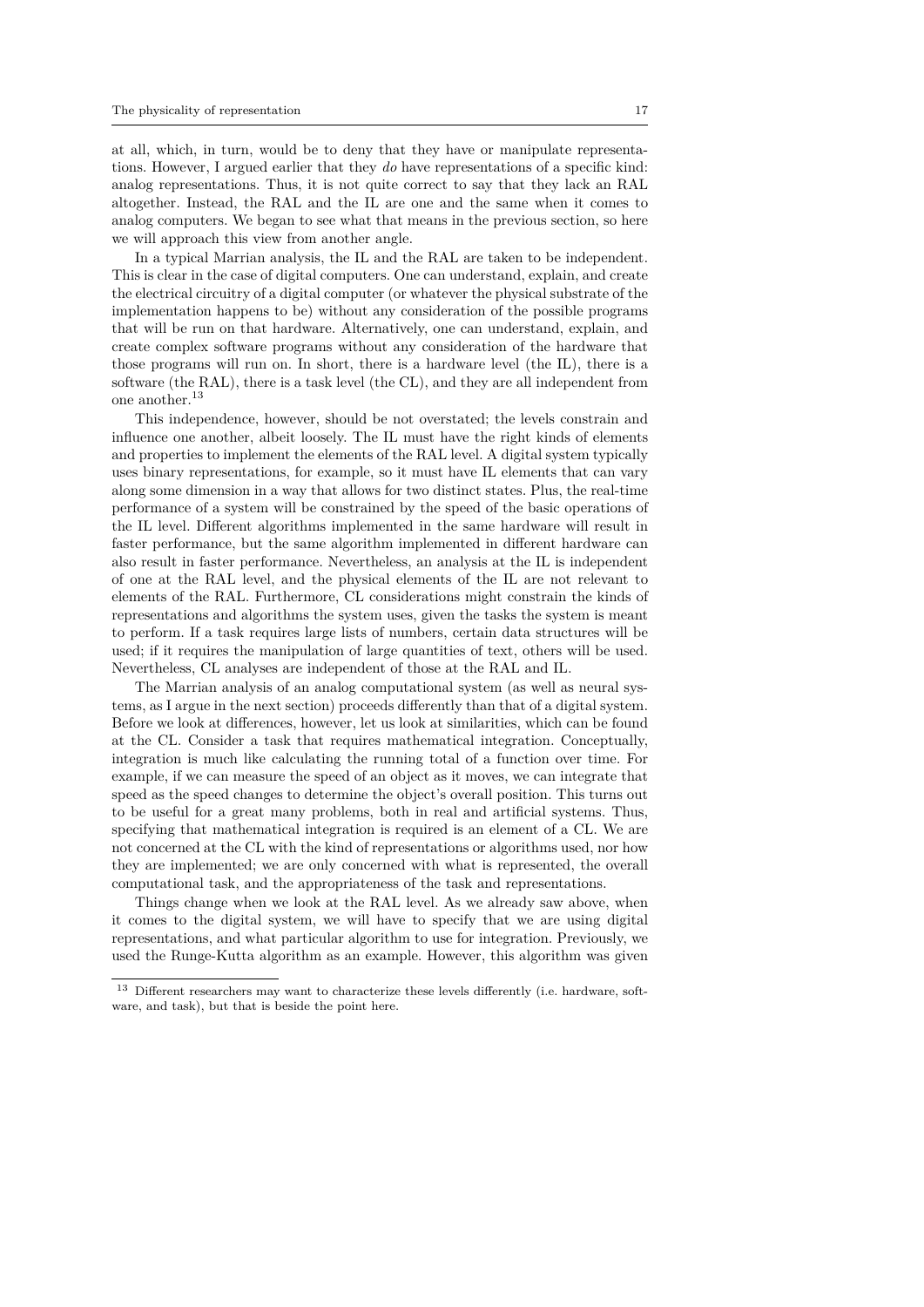in a rather low resolution RAL analysis. That algorithm did not specify how basic operations like multiplication, division, and addition are accomplished; they were taken for granted. But we may want a higher-resolution analysis which does specify how these basic operations are accomplished. For example, it was mentioned that addition is performed digit-by-digit in a manner nearly identical to how we normally add numbers by hand. Multiplication and division are more complicated, but again, they are performed by manipulating the individual digits of the digitally-represented numbers. Thus, a higher-resolution RAL analysis would include details of how these operations are performed on the digital representations in question (which will vary depend on the type of digital representation, such as the number of digits stored, whether the representation is in base 2, 10, or something else, etc.). And again, this would still be an RAL analysis because we are not yet concerned with any of the physical details of the implementing hardware.

As for an analog system, it is the physical properties of the system that do the representing. We have seen this a couple times now, but the point bears repeating. Consider again the elements from Figure 3. Here, the voltages represent the values of this particular system, so the voltages are the representations. As for the algorithmic aspect of the RAL, we have only treated the integrator as something of a black box, so let us increase our resolution and look at this component in more detail.



**Fig. 4** *Electronic integrator, composed of an operational amplifier with feedback between the output and input.*

The electronic integrator produces an output that is a function of the starting value of the output voltage, the input voltage, and how long the input voltage has been present. It does this via the feedback loop between the output and the input, modulated by a capacitor. This design is such that the output voltage just is the definite integral of the input. The electrical theory of why this is true is beyond the scope of this paper, but it is a basic consequence of this circuit design and its elements. Notice that, as before, we did not move to a different Marrian level, but only looked more closely at the RAL level. As before, the inputs and outputs of this integrator are still representations.

Finally, let us look at the IL level, first of the digital system. This level includes the specification of the physical circuitry involved in the implementation of the RAL elements. For example, increasing the resolution of the RAL results in an analysis that includes individual AND gates, which produce as output the logical conjunction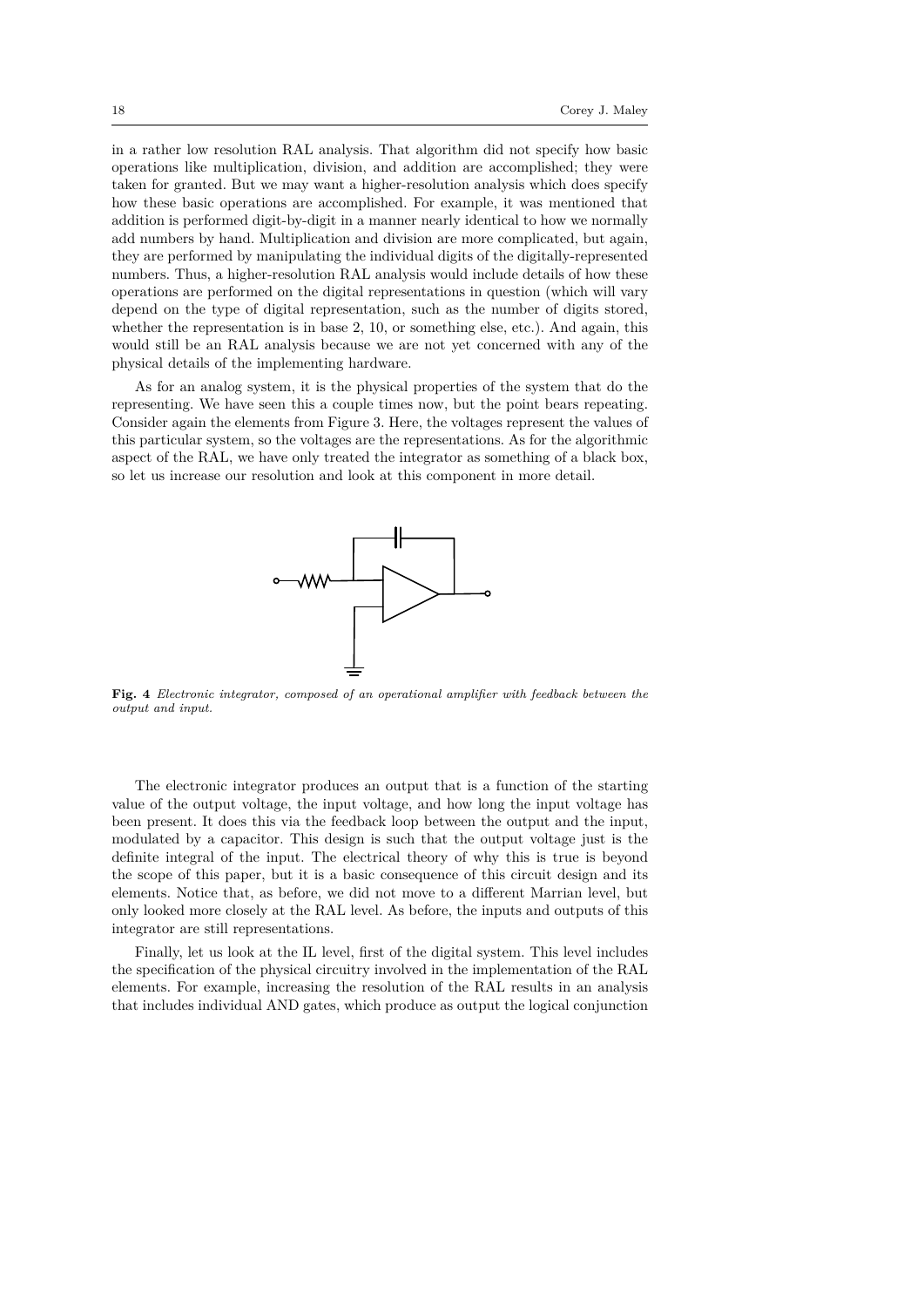

**Fig. 5** *Left: Digital adder at the representational/algorithmic level. Right: Physical implementation of the digital adder.*

of their two inputs.<sup>14</sup> On the left side of Figure 5, we have an RAL analysis of this component; the inputs and the output (labeled "A," "B," and "C") all take the numeric value 0 or 1, being the atomic elements (i.e. numerals) of the binary digital representations the system uses. The right side of Figure 5 shows the IL analysis of this same component. Here, the inputs and the output (labeled "U," "V," and "W") are no longer individual numerals, but physical quantities—specifically, voltages that range from 0 volts to 5 volts. The individual components of the AND gate consists of resistors and three transistors. The circuit of which this system is a part is designed such that the circuits are generally bi-stable, meaning that most circuit elements transition quickly between 0 volts and 5 volts, or from 5 volts to 0 volts. Thus, the voltages of the implementational-level (0 and 5 volts) map to the numerals of the representational/algorithmic level (0 and 1).

What does the IL level look like for the analog system? It is exactly the same as the RAL level. Because the physical properties represent the values of the system in a first-order manner (as discussed in Section 2.3), the RAL level and the IL level are the same level. There are no further details that can be added to the RAL level we just examined. As always, we can look at this level at a higher or lower resolution; but we would still be looking at the implementational details, which are also the representational/algorithmic details.

One might object at this point that we are relying too heavily on the particular details of this analog electronic computer. After all, given the original set of equations above, we could also design a purely mechanical analog computer that does not rely on electronic components at all. We could instead use an analog computer like the MONIAC, which uses fluid flow (Isaac, 2018). Why could we not specify RAL level more abstract than that given in the circuit diagram of Figure 3, where we simply have abstract values, rather than voltages in particular? Then, one might think, we *would* have an RAL level that is *not* committed to any particular implementational details, and thus could be implemented by any one of the different types of analog computer just mentioned.

The problem with this objection is that it confuses the RAL level with what the elements of that level *represent*; a point mentioned earlier. It is true that, for example, 80*volts* represents 80. However, if we abstract away from this particular way of representing 80, then we are simply no longer involved in providing an analysis at the RAL level. Instead, we have moved to the CL, where the elements are the

<sup>14</sup> In a binary digital computer we typically treat the two values as the numerals 0 and 1 instead of the logical values true and false, so strictly speaking the output is not logical conjunction but Boolean addition. That detail is unnecessary here.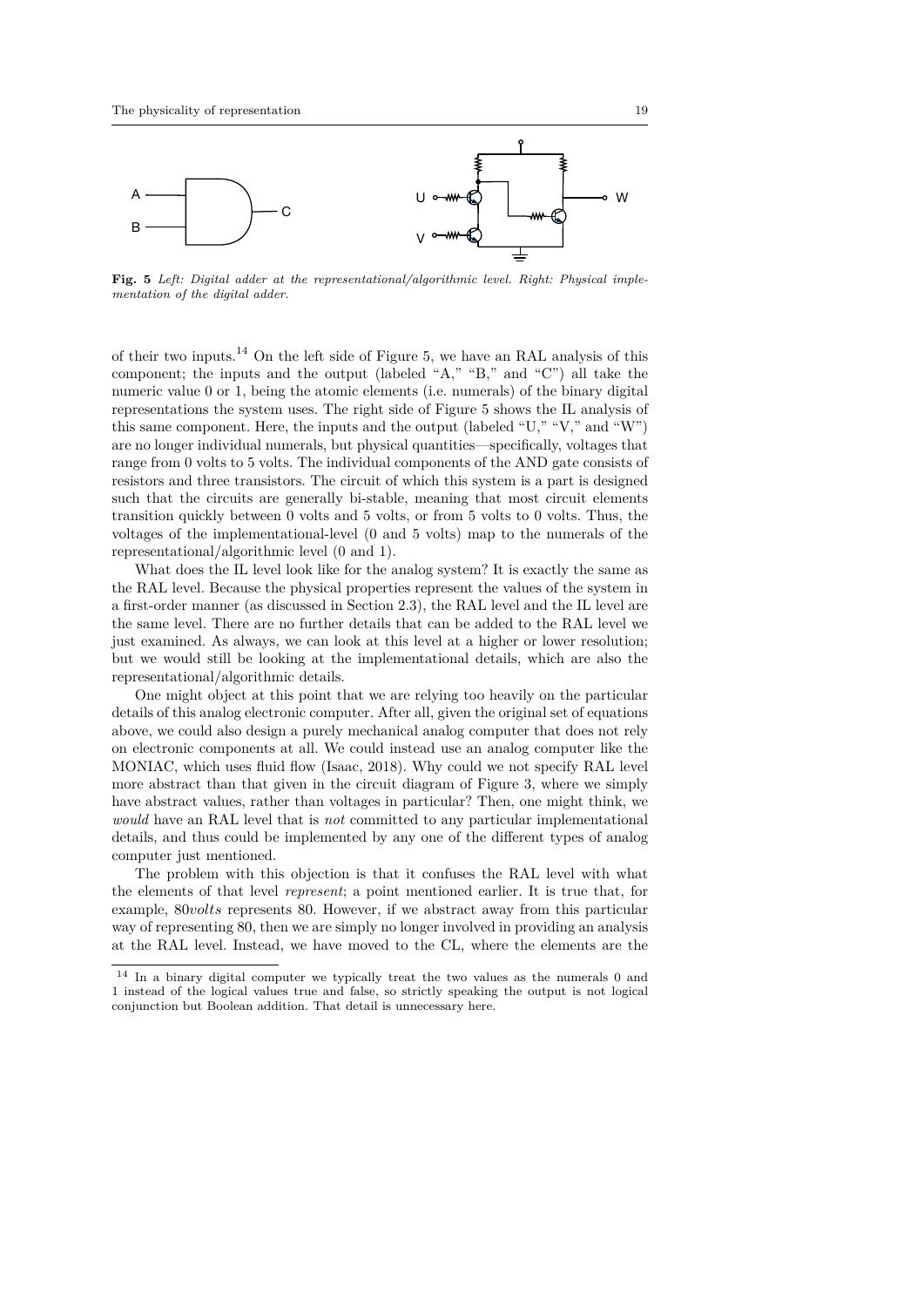things that are represented. Now, to be sure, a CL analysis is agnostic as to what kind of system is being used or what kinds of representations it is using—we saw earlier that an analog system and a digital system can have the exact same CL analysis. Thus it is not surprising that two different types of analog system might have the same computational-level analysis, too. In any case, an RAL analysis requires a specification of the representations; in the analog case, that requires specifying the physical properties that do the representing.

Once again, the reply to this objection is made clearer by looking at the algorithmic aspect of the RAL. Different types of physical processes accomplish transformations on representations in different ways for different types of analog systems. The way integration is performed in the electronic analog computer is via the operational amplifier just mentioned. But in a mechanical analog computer, integration might be performed by a disk integrator, shown in Figure 6 (adapted from Maley (forthcoming)).



**Fig. 6** *A mechanical integrator. The left-right displacement of B is the input, and the output is the running total number of rotations of the connected shaft.*

This particular process for integrating a function relies on the physical displacement of the disk B (the input) relative to the center of disk A, which rotates at a constant speed; the output is the running total number of rotations of the shaft drive by disk B (see Maley (forthcoming) for details). It does not at all rely on electronic components, and is unlike the working of the electronic integrator in any straightforward way (for example, the electronic operational amplifier has a feedback component, whereas the disk integrator does not). The only thing that unites the electronic and the mechanical integrators is that they perform mathematical integration, which is a computational-level specification. Thus, an RAL analysis of a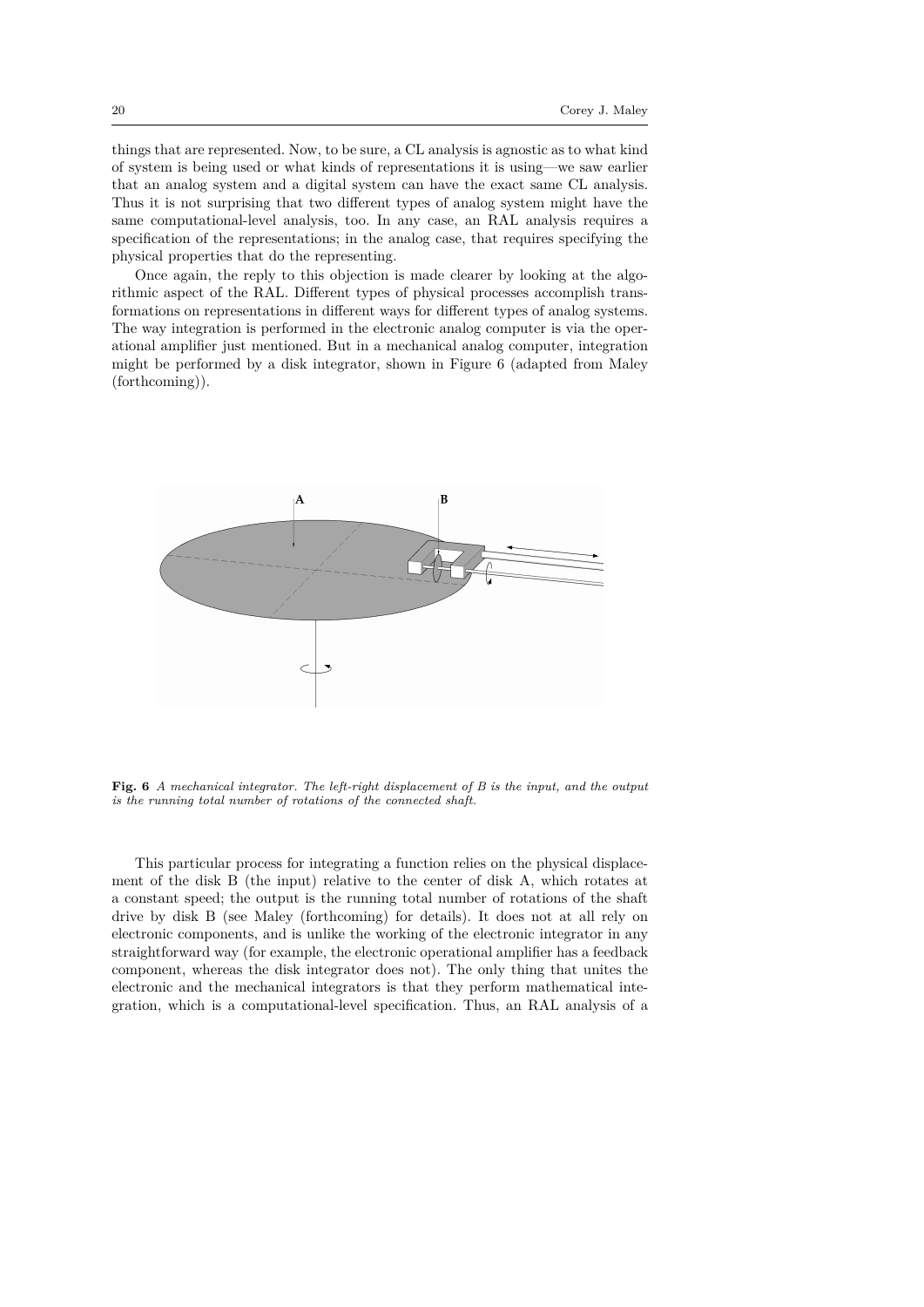mechanical analog computer and an electronic analog computer will have to specify the different physical properties that are responsible for representations, and the different physical processes that are responsible for the transformation of those representations. However, because all of this necessarily requires reference to *physical* properties and processes, this RAL level is also the IL level.

A final point must be made before concluding this section. We should be careful not to overstate this necessary reference to the physical, however. After all, both of the integrators—the mechanical and the electronic—can be multiply realized (Piccinini and Maley, 2014; Polger and Shapiro, 2016). In other words, the mechanical integrator can be made of many solid materials, such as steel, aluminum, or even oak; the electronic integrator could use many conductive materials, such as copper, steel, or gold; the MONIAC computer could use different types of fluids. The particular material does not matter so long as it is able to instantiate the relevant physical mechanism. To be sure, some may well consider these differences to count as multiple realizations (e.g. (Aizawa and Gillett, 2009)). However, for our purposes, it is enough to note that differences in material properties that do not have an effect on the mechanistic properties of the IL do not count as multiple realizations of computational types. After all, we do not distinguish different types of, say, and AND logic gate by whether it uses germanium, silicon, or gallium arsenide as its primary semiconductor material, but by the mechanistic design of the electrical circuit.

#### **4 The Physicality of Neural Representation**

So far, I have argued that analog representation and computation is fundamentally different than digital representation and computation because it uses physical properties directly (what I called first-order physical representation) as opposed to indirectly (what I called second-order physical representation). Then, I argued that, as a consequence of this, the Marrian RAL and IL collapse into a single level, but a single level that is simultaneously representational/algorithmic *and* implementational (in other words, it is *not* the case that either of these Marrian levels is eliminated). In this section, I will illustrate what this has to do with neural representations. I will expand on some of the ideas already presented in (Maley, 2018), which argued that at least some neural computation is best characterized as analog computation in the sense argued for in this essay. However, I will also show that the idea that Marr's RAL and IL collapse into a single level is already present in some recent work in neuroscience.

One thing worth making explicit at this point is that I do not claim that all neural processes will (or must) fit into the analog computational framework I have outlined here. After all, not all research in neuroscience fits into a computational framework more generally. However, insofar as neuroscientists do understand neural processes as computational, those computational processes are best understood as analog, according to the framework offered here. Thus, if one does want to adopt the Marrian framework, the inseparability of the RAL and IL applies.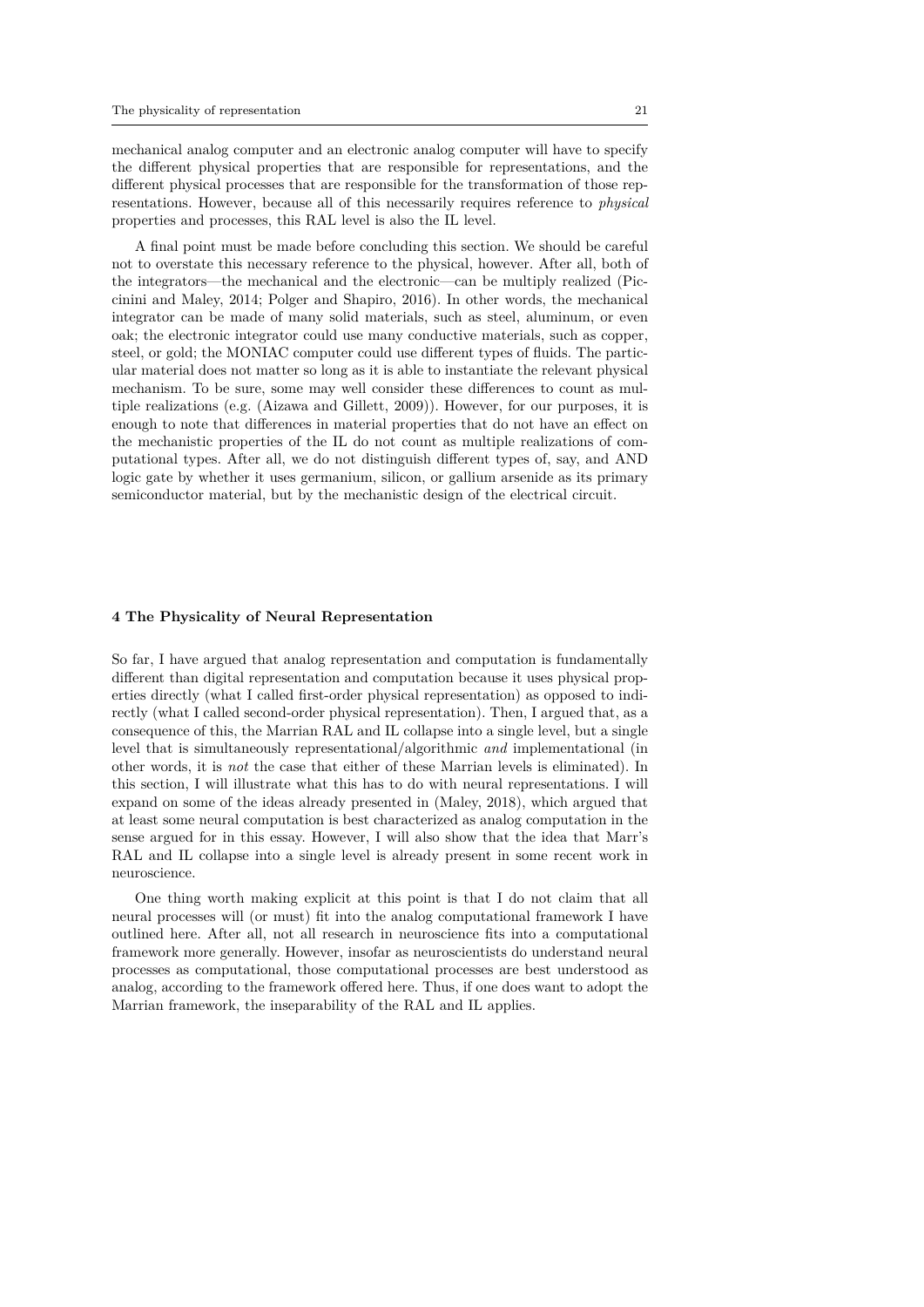# 4.1 Neural Coding

Neuroscientists have discovered a number of ways that neurons represent stimuli. There are more than can be covered here, but I will highlight a few that illustrate the point of this essay, including rate (or frequency) coding, temporal coding, and the operation of grid cells.

Rate coding is perhaps the most straightforward way in which neurons represent stimuli. In this scheme, a neuron generates spikes, or action potentials, at a rate that is a monotonic function of the intensity of the stimulus; in other words, the greater the intensity of the stimulus, the more the neuron fires, although "more" may not strictly linear. One seminal discovery was made by Adrian and Zotterman (1926), who showed that stretch receptor neurons would increase their firing rate in response to an increase in the mass attached to their innervated muscle. Another example is the discovery that certain neurons in the visual cortex fire most rapidly when presented with visual stimuli rotated at a certain angle (Hubel and Wiesel, 1959). A given neuron will fire most rapidly for stimuli at some fixed angle, and less rapidly as the stimulus angle differs from that "preferred" angle. Thus, firing rate decreases monotonically as stimulus angle decreases from the preferred angle.

Since these early studies, many neuroscientists have postulated that a simple rate code may be too simplistic for many instances of stimulus encoding, so more sophisticated variations of the idea have been proposed; those details do not concern us here. What is important is that, in all of these variations, specific physical properties of neural firing directly represent properties of the relevant stimulus. These are simply analog representations in the sense articulated earlier: the representation (the neural process in question) represents what it does (the stimulus) by monotonically covarying the physical property that does the representing (e.g. the neural firing rate, or the spike density) with the relevant magnitude of the stimulus (muscle stretch, or stimulus orientation). There is no intermediate representation independent of these physical details: the RAL and the IL are the same level.

Temporal coding involves the representation of stimuli via differences in the timing between spikes. In some organisms, a temporal code is used to determine the location of a sound relative to the head. This is represented via the difference in the time it takes for neural spikes generated by one ear to reach a nucleus than for neural spikes generated by the other ear. Roughly speaking, a sound that is closer to say, the left ear, will generate spikes within the left ear sooner than spikes will be generated by the right ear, simply because the right ear is farther from the sound source. Thus, the nuclei compute angle of the sound via the temporal difference between the spikes, relative to the head. These representations are often done via a combination of individual coincidence-detection neurons and their precise physical location relative to one another; again, the details do not matter here, but one example of this kind of representation is found in (van Hemmen, 2006). Again, this representation is a straightforward monotonic one: larger inter-spike differences represent larger differences in arrival times, which then represent larger relative angles of the source sound.

Finally, grid cells are an example of an altogether different—yet still clearly analog—method of neural representation. Neurons in the entorhinal cortex, arranged in a triangular grid-like manner, fire according to where the organism is located in space (Moser et al., 2014). This part of the cortex thus creates a map in a quite literal sense: as the organism moves in a particular direction, neurons will fire in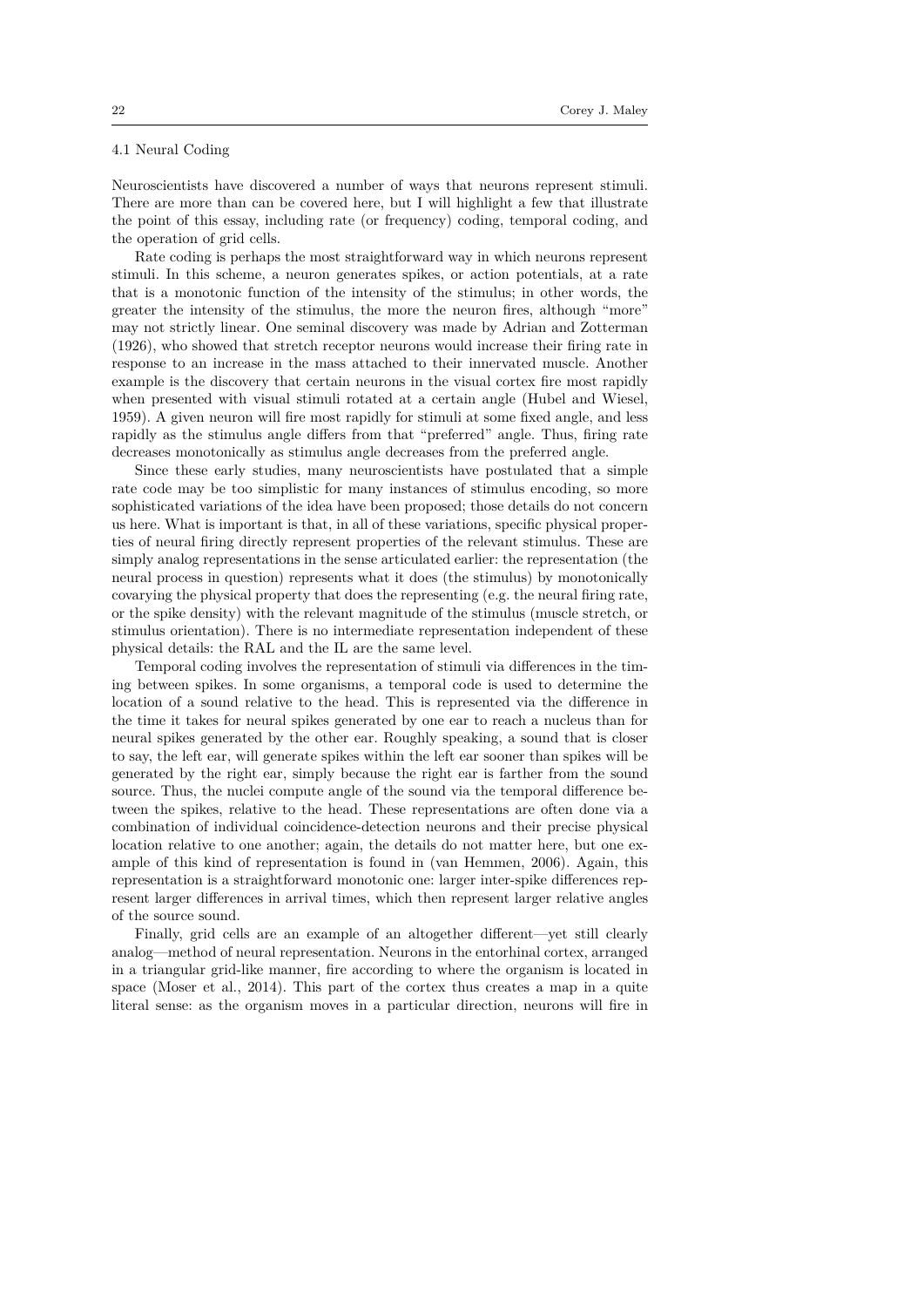succession along that direction. Figuratively, we can think of the entorhinal cortex as a pixellated map, where the individual pixels are the firings of individual neurons. Although the neurons themselves do not move, successive firings of neighboring neurons represent movement (much the way that nothing on an LED screen literally moves, but movement is suggested by patterns of stationary pixels turning on and off). This pattern of firing, due to the structural layout of the entorhinal cortex, represents the organism's movement, direction, and speed, all via the same general analog representational scheme we have encountered above: the physical properties of the neurons and their activity directly represent the relevant features of the stimuli.

These are all examples of types of neural representation that fit into the analog representational and computational scheme, and also demonstrate how this scheme collapses the two Marrian levels we have been discussing. I take this to provide some evidence for the plausibility of the thesis of this article. Next, however, I will turn to somewhat more direct evidence, showing that when neuroscientists explicitly invoke the Marrian framework, they often seem to have in mind exactly the collapse I articulated above.

#### 4.2 Neuroscientists on Marr

The first example comes from a recent paper by Barack and Krakauer (2021). The thesis of this paper is to argue for the benefit of they call a Hopfieldian approach over a Sherringtonian approach to understanding cognition. While interesting, of more interest for present purposes is their view of the Marrian levels involved in analyzing each of these approaches. Regarding the Sherringtonian approach, the authors state:

At the implementational level, the Sherringtonian view describes, in biophysical and physiological terms, the neurons and connections that realize a cognitive phenomenon. These descriptions include specific neural transfer functions: the transformations performed by single neurons over their inputs, typically in the dendritic tree or the axonal hillock…At the algorithmic level, the Sherringtonian view appeals to computations performed by networks of nodes with weighted connections between them. In the brain, these nodes are neurons and these connections are synapses. The neurons perform dedicated computational transformations over signals received from other neurons in the network. Explanations of cognition are described in terms of information intake by individual cells, transformation of that information via neural transfer functions and then output to other cells. (Barack and Krakauer, 2021, p. 361).

Note that the description of the implementational and algorithmic levels are nearly identical. This is not to point out any flaws in their characterization: rather, this is a common way of thinking about how Marr's levels apply to neural processes. They make a similar point regarding what they call the Hopfieldian approach:

Implementationally, massed activity of neurons is described by a neural space that has a low-dimensional representational manifold embedded within it. These neural spaces may be comprised of neural ensembles, brain regions, or distributed representations across the brain. These representations and transformations are realized by the aggregate action of neurons or their subcomponents, but explanations of cognition do not need to include a biophysiological description of neurons or their detailed interconnections…Algorithmically,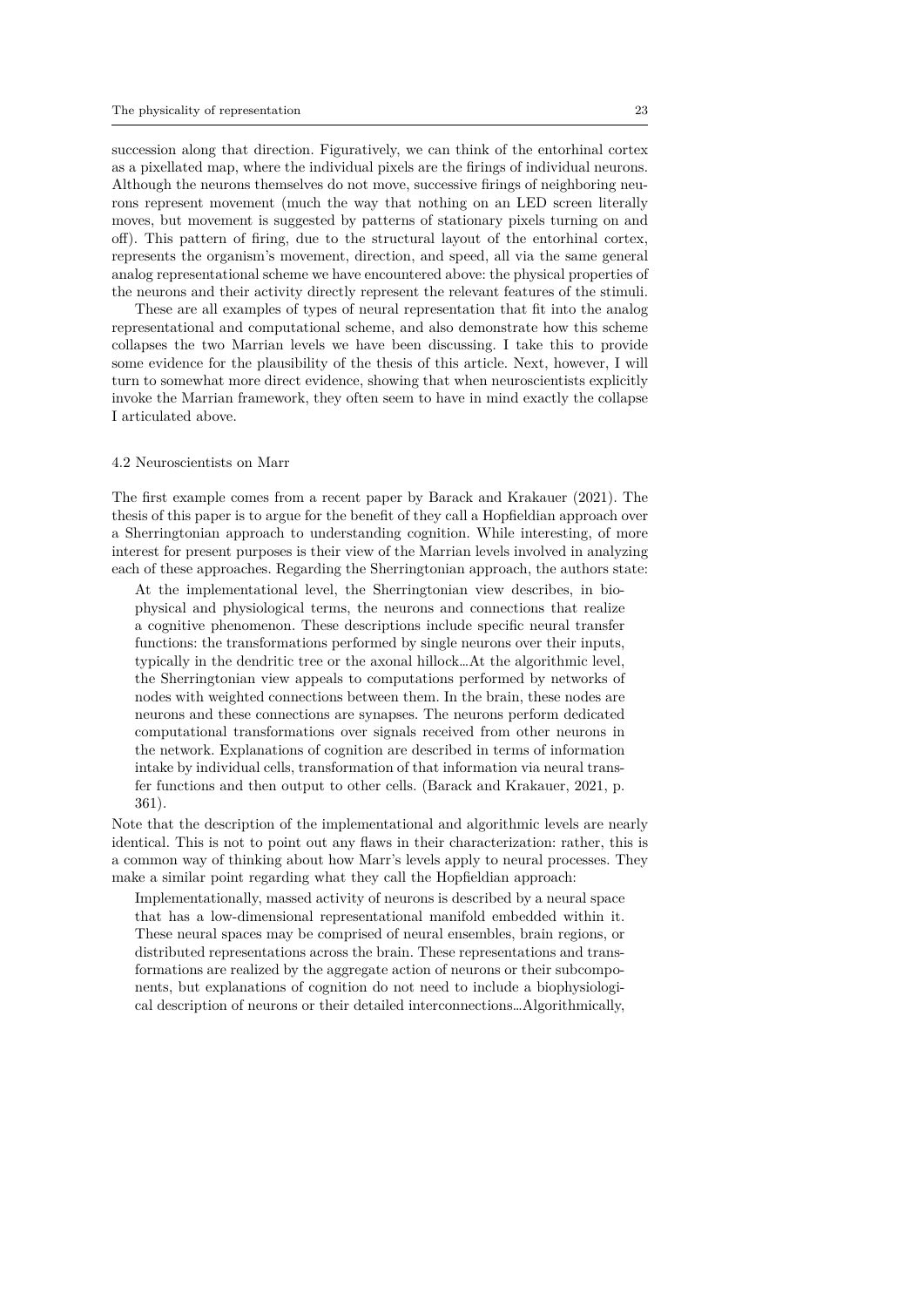Hopfieldian computation consists of representational spaces as the basic entity and movement within these spaces or transformations from one space to another as the basic operations. The representations are basins of attraction in a state space implemented by neural entities (be they single neurons, neural populations or other neurophysiological entities) but agnostic to implementational details. (Barack and Krakauer, 2021, p. 363).

Again, both the IL and the RAL level are described as composed of representational spaces, which are abstractions from single or multiple neurons. And again, I take this to be a feature of this kind of investigation, and not a bug. Despite the authors' separation in their description, in both cases the Marrian IL and RAL levels are one and the same.

Another example comes from (Grill-Spector and Weiner, 2014), in which the authors explicitly adopt the Marrian framework in order to characterize current understanding of the human ventral temporal cortex (VTC). The authors do not describe the RAL and the IL levels in the same terms in the manner of Barack and Krakauer (2021); rather, they characterize the RAL as an *abstraction* of the implementational level. Before getting into the details of what that means, let us see what they say.

In their discussion of the RAL level of the VTC, the authors describe that there are:

Two types of category representations are evident in the VTC: clustered regions that respond more strongly to stimuli of one category as compared to stimuli of other categories (which we refer to as category-selective regions) and distributed representations, that is, neural patterns of responses across the VTC that are common to exemplars of a category. (Grill-Spector and Weiner, 2014, p. 539)

These regions, which have been investigated primarily via fMRI, are then discussed in further detail, which include analyses of their similarities, as well as a discussion of how the stimuli that result in certain patterns of VTC activity can be manipulated (via contrast, or orientation, for example) to result in similar activity patterns.

Interestingly, their discussion of the IL focuses on results about even finer-grained areas of the VTC, again investigated by fMRI. They present evidence of the precise locations in VTC where particular category representation activation occurs. Thus, what (Grill-Spector and Weiner, 2014) characterize as the implementational level is merely a higher-resolution analysis of their RAL level. This is not a bad thing, but it is a thing worth pointing out. The representational properties (i.e. activation of certain regions) is an abstraction of the physical properties (i.e. neural firings) of the implementational level. And by "abstraction," I mean the technical philosophical explication mentioned above: in order to understand certain complex phenomena, it is sometimes necessary to leave out particular details in order to focus on others. But again, abstraction is not implementation.

In both of these instances, the descriptions given by the authors supports the thesis I have argued for here: instead of the RAL and IL being cleanly separable, there is a single representational/algorithmic/implementational level. Of course, analyses at that level can happen with higher and lower resolution. However, as articulated in Section 2.1, analyses at different resolutions take place *within* a single Marrian level: zooming in does not give you an implementation-level analysis, and zooming out does not give you a computational-level analysis.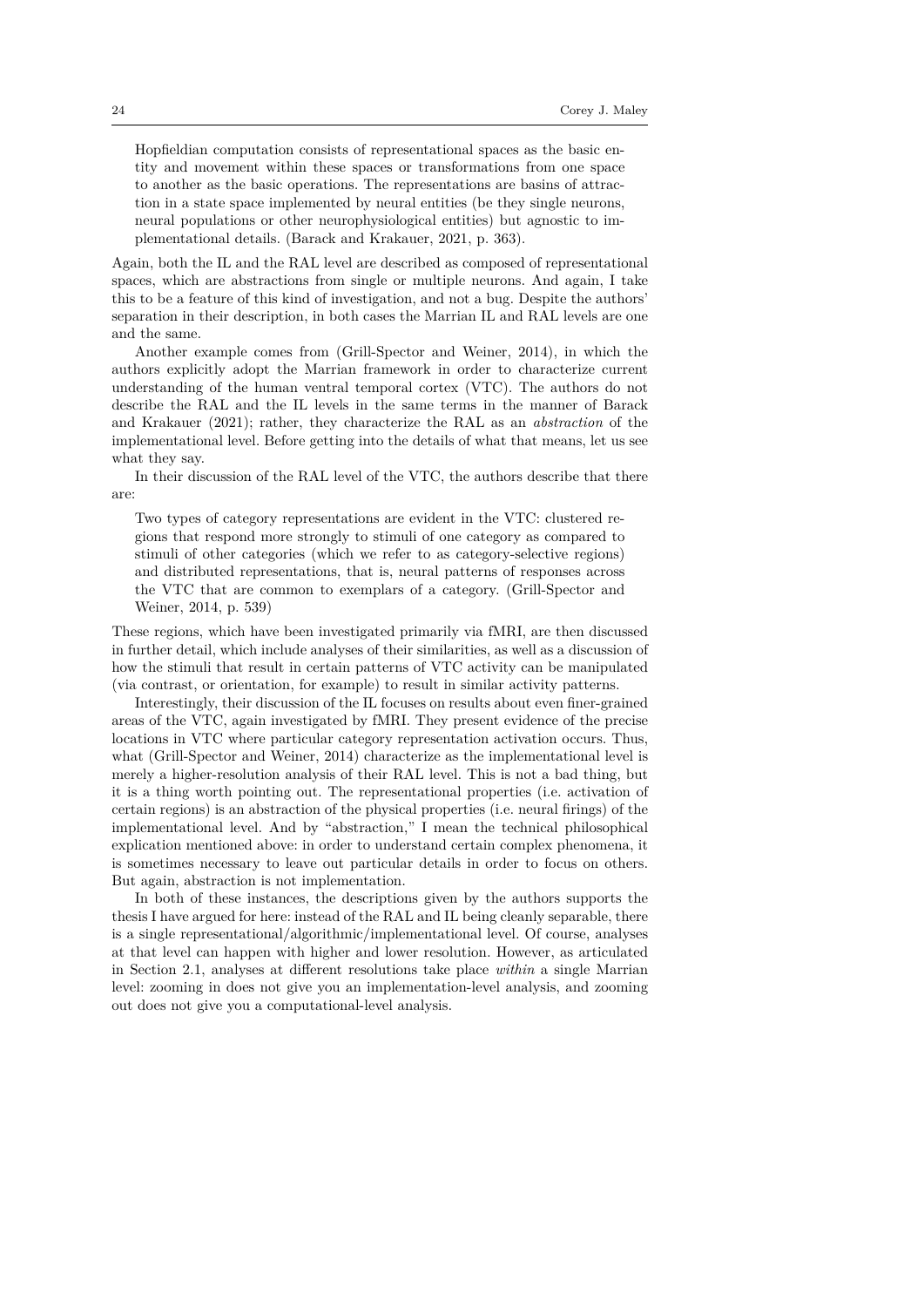## **5 Conclusion**

Analog computation and representation—properly understood—show that Marr's representational/algorithmic and implementational levels collapse into a single representational/algorithmic/implementational level. Insofar as neural systems are analog systems, Marr's levels apply to them only in this collapsed form. The view of neural systems as analog is implicit in how neuroscientists understand neural representation, and the view that the representational/algorithmic levels are not distinct from the implementation is implicit in how they appeal to Marr's levels.

To be clear, I do not claim that every investigative project in neuroscience will neatly fit into the Marrian framework in the first place. Perhaps a level schemata other than Marr's is better suited for certain research. Furthermore, the entire notion of a "level," if taken seriously, may be misguided: perhaps there are simply *different* explanatory projects that do not have a leveled structure at all (Potochnik and Sanches de Oliveira, 2020). But if the Marrian framework *is* applicable to neural systems, it may only be so in the collapsed form articulated here.

Although I have focused on Marr's levels for the purposes of exposition, the collapse involved in analog computational systems generalizes beyond the particularities of the Marrian framework. More generally, when we are clear about the kinds of representations used by neural systems, and clear about the kinds of computations performed on those representation, we may often find that there is no clear distinction between the implementational and representational properties of those systems. This is not to say that it is incorrect or misleading to think of neural systems as representational or computational: we simply need to acknowledge the legitimacy of *analog* representation and computation.

**Acknowledgements** Thanks to Bryce Huebner, Angela Potochnik, Sarah Robins, and an anonymous reviewer for very helpful comments and feedback on drafts of this paper.

#### **References**

Adams Z (2019) The history and philosophical significance of the analog/digital distinction. In: Pitt Center for Philosophy of Science

- Adrian ED, Zotterman Y (1926) The impulses produced by sensory nerve-endings. The Journal of Physiology 61(2):151–171, DOI 10.1113/jphysiol.1926.sp002281
- Aizawa K, Gillett C (2009) The (Multiple) Realization of Psychological and other Properties in the Sciences. Mind and Language 24(2):181–208, DOI 10.1111/j.1468-0017.2008.01359.x
- Barack DL, Krakauer JW (2021) Two views on the cognitive brain. Nature Reviews Neuroscience 22(6):359–371, DOI 10.1038/s41583-021-00448-6
- Bechtel W, Shagrir O (2015) The Non-Redundant Contributions of Marr's Three Levels of Analysis for Explaining Information-Processing Mechanisms. Topics in Cognitive Science 7(2):312–322, DOI 10.1111/tops.12141
- Beck J (2018) Analog mental representation. Wiley Interdisciplinary Reviews: Cognitive Science 10(3):e1479–10, DOI 10.1002/wcs.1479
- Chrisomalis S (2020) Reckonings: Numerals, Cognition, and History. MIT Press, Cambridge, MA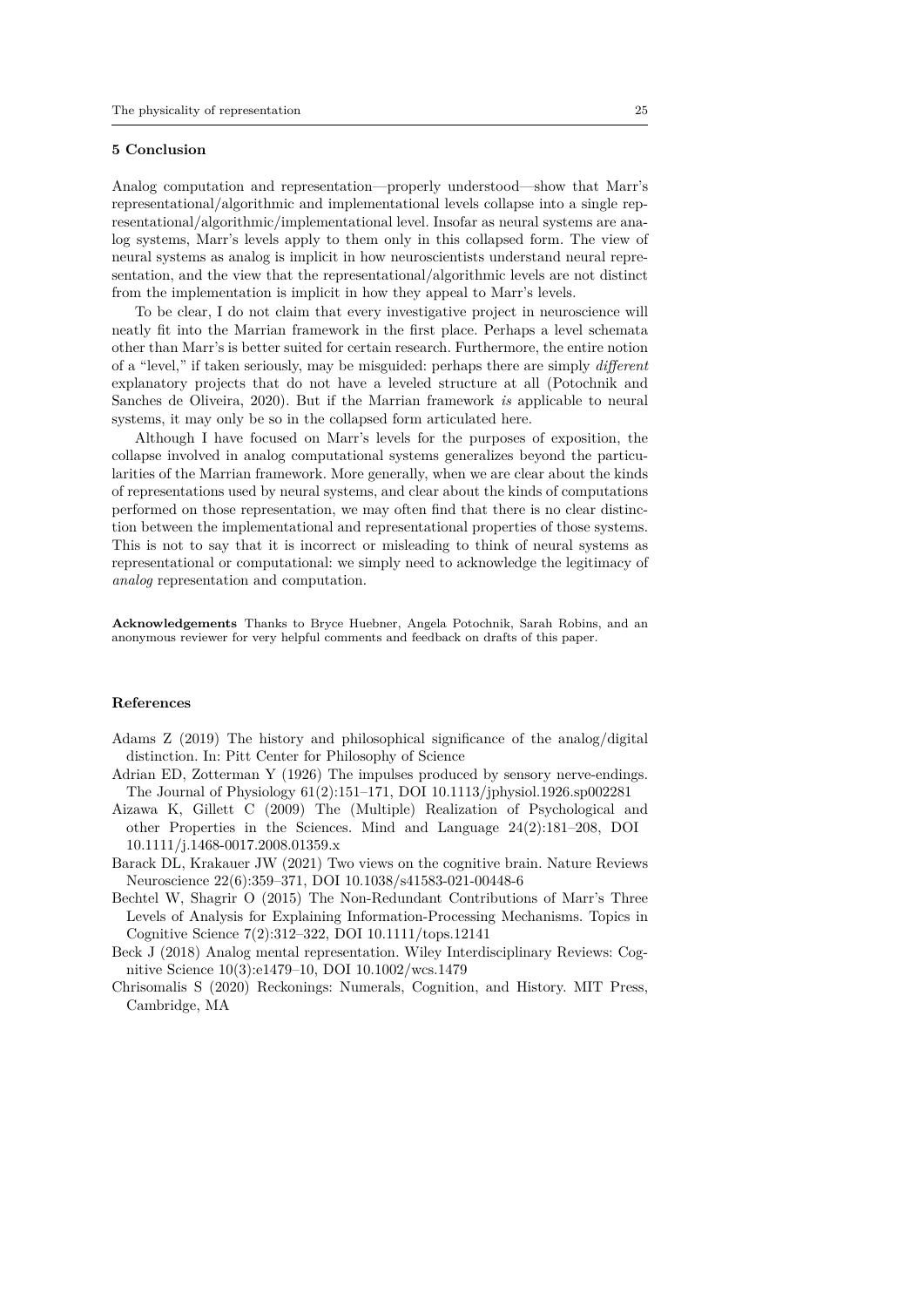- Craver CF (2015) Levels. In: Metzinger T, Windt JM (eds) Open MIND, MIND Group, Mainz, Germany
- Grill-Spector K, Weiner KS (2014) The functional architecture of the ventral temporal cortex and its role in categorization. Nature Reviews Neuroscience 15(8):536– 548, DOI 10.1038/nrn3747
- Hubel DH, Wiesel TN (1959) Receptive fields of single neurones in the cat's striate cortex. The Journal of Physiology 148(3):574–591, DOI 10.1113/jphysiol.1959.sp006308
- Isaac A (2018) Embodied cognition as analog computation. Reti, Saperi, Linguaggi 7(14):239–260, DOI 10.12832/92298)
- Johnstone M (2006) Hylomorphism. Journal of Philosophy 103(12):652–698

Lewis DK (1971) Analog and digital. Noûs 5(3):321–327

- Love BC (2015) The Algorithmic Level Is the Bridge Between Computation and Brain. Topics in Cognitive Science 7(2):230–242, DOI 10.1111/tops.12131
- Lycan WG (1990) The continuity of levels of nature. In: Mind and Cognition: A Reader, Blackwell, pp 77–96
- Maley CJ (2011) Analog and digital, continuous and discrete. Philosophical Studies 155(1):117–131, DOI 10.1007/s11098-010-9562-8
- Maley CJ (2018) Toward analog neural computation. Minds and Machines 28(1):77– 91
- Maley CJ (forthcoming) Analog computation and representation. The British Journal for the Philosophy of Science
- Marr DC (1982) Vision. A Computational Investigation into the Human Representation and Processing of Visual Information, W. H. Freeman, San Francisco
- McCulloch WS, Pitts W (1943) A Logical Calculus of Ideas Immanent in Nervous Activity. Bulletin Of Mathematical Biophysics 5:115–133
- Moser EI, Roudi Y, Witter MP, Kentros C, Bonhoeffer T, Moser MB (2014) Grid cells and cortical representation. Nature Reviews Neuroscience 15(7):466–481, DOI 10.1038/nrn3766
- Peacocke C (2019) The Primacy of Metaphysics. Oxford University Press
- Peterson GR (1967) Basic Analog Computation. The Macmillan Company, London, UK
- Piccinini G (2020) Neurocognitive Mechanisms: Explaining Biological Cognition. Oxford University Press
- Piccinini G, Maley CJ (2014) The Metaphysics of Mind and the Multiple Sources of Multiple Realizability. In: Sprevak M, Kallestrup J (eds) New Waves in Philosophy of Mind, Palgrave Macmillan
- Polger TW, Shapiro LA (2016) The Multiple Realization Book. Oxford University Press, Oxford, UK
- Potochnik A (2017) Idealization and the Aims of Science. University of Chicago Press
- Potochnik A, Sanches de Oliveira G (2020) Patterns in cognitive phenomena and pluralism of explanatory styles. Topics in Cognitive Science 12:1306–1320
- Ritchie JB (2019) The content of Marr's information-processing framework. Philosophical Psychology 76:1–22, DOI 10.1080/09515089.2019.1646418
- Stevens S (1946) On the theory of scales of measurement. Science 103(2684):677–680
- Thomson E, Piccinini G (2018) Neural Representations Observed. Minds & Machines 28(1):191–235, DOI 10.1007/s11023-018-9459-4
- van Hemmen JL (2006) What is a neuronal map, how does it arise, and what is it good for? In: van Hemmen JL, Sejnowski TJ (eds) 23 Problems in Systems